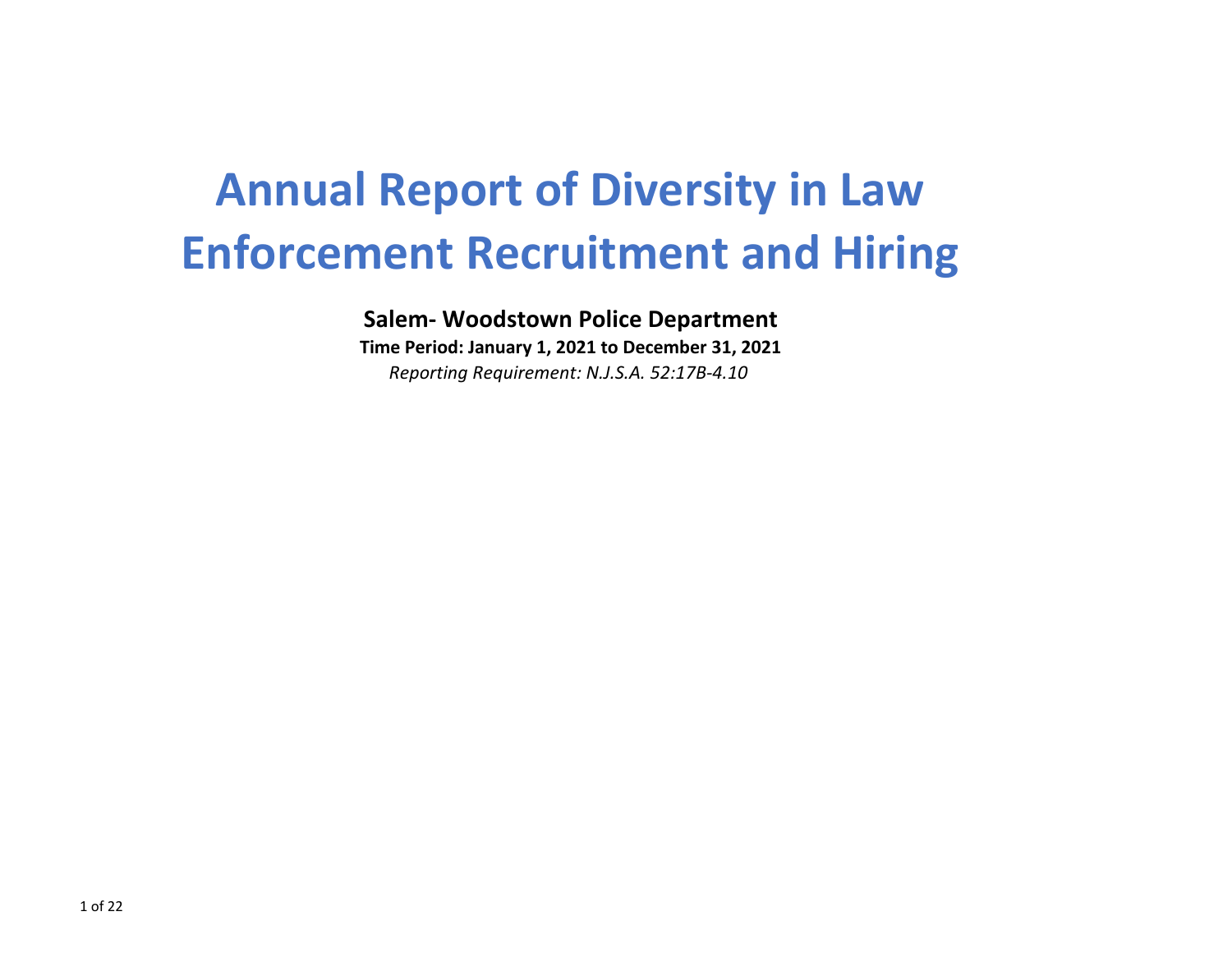Year:

**January 1, 2021 to December 31, 2021** Agency Name: **Salem- Woodstown Police Department**

#### *Applicant and Hiring Process Summary*

Salem- Woodstown Police Department is a Municipal law enforcement agency. During the time period covering January 1, 2021 to December 31, 2021 the agency did not receive applications for law enforcement officers. The ageny's hiring process is not governed by Civil Service Regulations.

For Salem- Woodstown Police Department in the above time period, the applicant and hiring process included the following methods of identifying applicants:

During the hiring process, Woodstown Police Department included the following elements to identify the most qualified applicants:

During the hiring process, Woodstown Police Department considers an applicant to be appointed .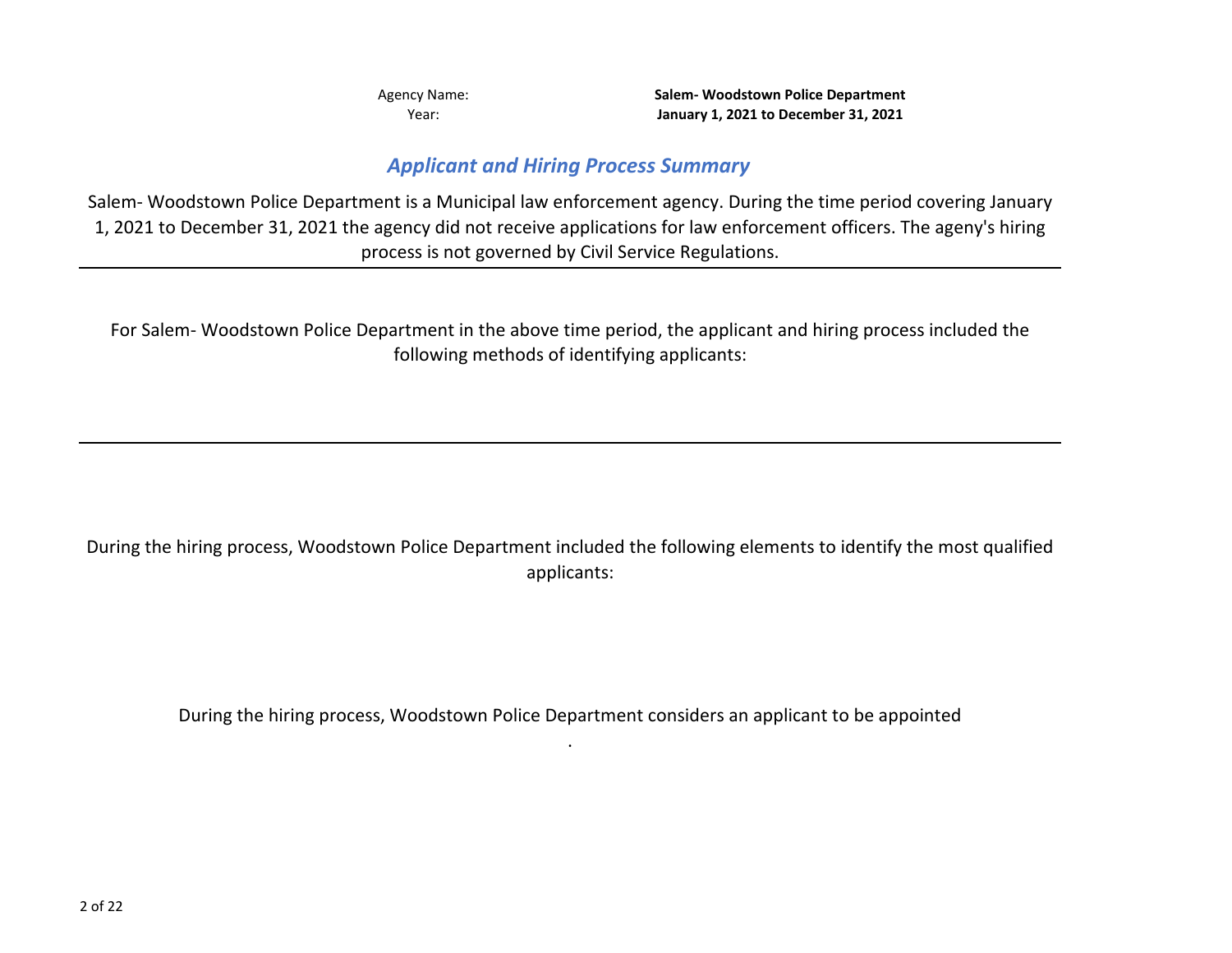**Salem- Woodstown Police Department January 1, 2021 to December 31, 2021**

# **Annual Summary of Law Enforcement Diversity: Applicant Summary**

|                                          |   | # % of Total Applicants |                                    |   | # % of Total Applicants |
|------------------------------------------|---|-------------------------|------------------------------------|---|-------------------------|
| <b>Total Applicants</b>                  | 0 |                         | Direct Hire Applicants             | 0 |                         |
| <b>Total Applicants Appointed</b>        |   |                         | <b>Transfer Applicants</b>         |   |                         |
| <b>Total Applicants Not</b><br>Appointed | 0 |                         | <b>Waiver Applicants</b>           | 0 |                         |
|                                          |   |                         | <b>CSC Exam Exempt Direct Hire</b> |   |                         |
|                                          |   |                         | Applicants                         |   |                         |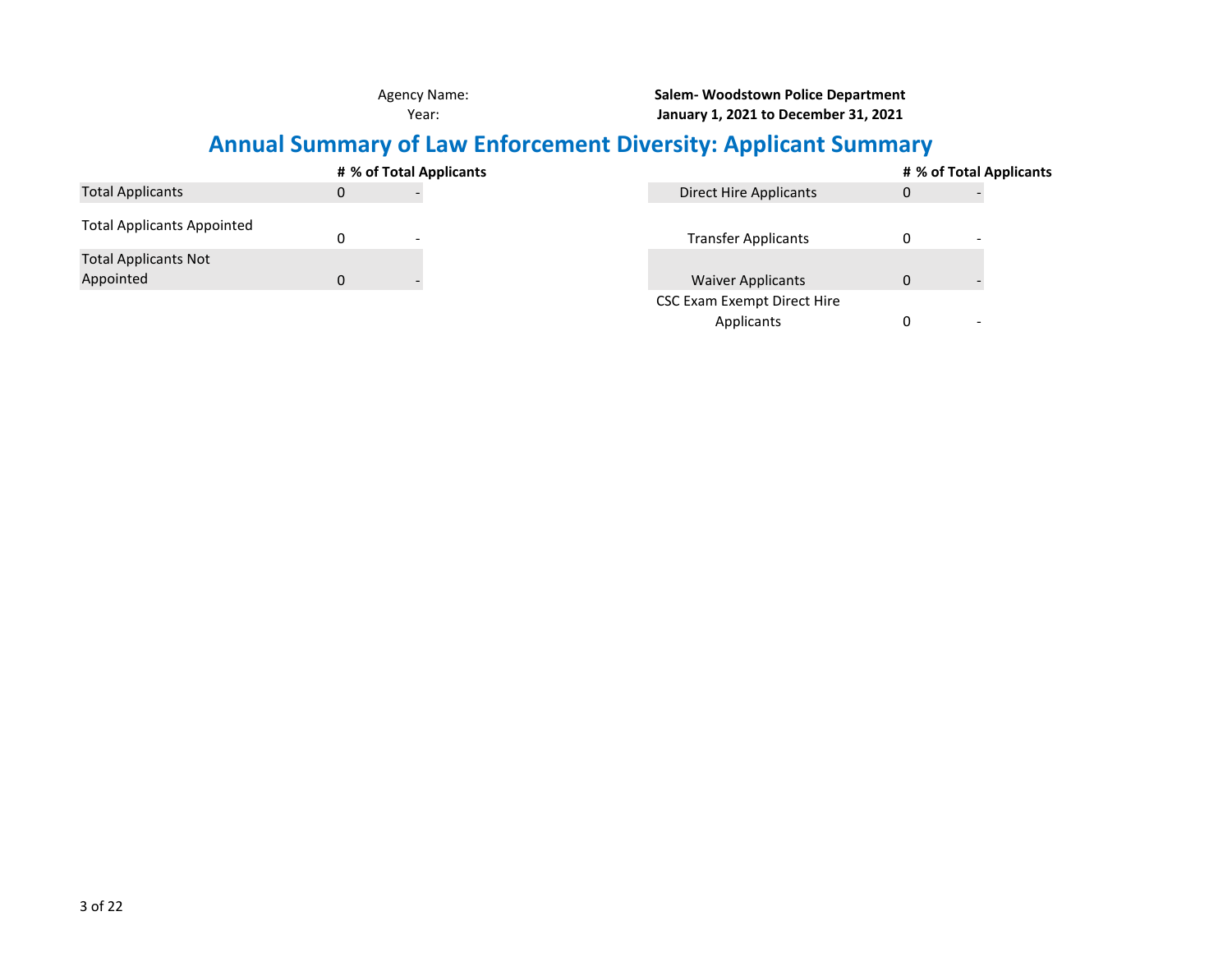# **Annual Summary of Law Enforcement Diversity: Applicant Demographic Summary**

|                           |                                        |                                    | <b>Direct Hire</b> |                            |                          |
|---------------------------|----------------------------------------|------------------------------------|--------------------|----------------------------|--------------------------|
|                           |                                        | <b>Total Applicants % of Total</b> | <b>Applicants</b>  | <b>Transfer Applicants</b> | <b>Waiver Applicants</b> |
|                           | <b>Total Male</b>                      | 0                                  | 0                  | 0                          | 0                        |
| Gender                    | <b>Total Female</b>                    | $\mathbf 0$                        | $\pmb{0}$          | $\pmb{0}$                  | $\mathsf{O}$             |
|                           | <b>Total X or Non-Binary</b>           | 0                                  | 0                  | 0                          | 0                        |
| <b>Sexual Orientation</b> | LGBTQ+                                 | 0                                  | $\pmb{0}$          | 0                          | 0                        |
|                           | Not LGBTQ+                             | 0                                  | $\pmb{0}$          | $\pmb{0}$                  | 0                        |
|                           | Total American Indian or Alaska Native |                                    |                    |                            |                          |
|                           | alone                                  | $\mathbf 0$                        | $\pmb{0}$          | $\pmb{0}$                  | $\mathsf{O}$             |
|                           | Total Asian alone                      | 0                                  | 0                  | 0                          | 0                        |
| Racel Ethnicity           | Total Black or African American alone  | $\Omega$                           | $\mathbf 0$        | $\mathbf 0$                | $\mathbf 0$              |
|                           | Total Native Hawaiian/ other Pacific   |                                    |                    |                            |                          |
|                           | Islander alone                         | 0                                  | 0                  | 0                          | 0                        |
|                           | Total White alone                      | $\mathbf 0$                        | $\pmb{0}$          | $\mathbf 0$                | $\mathbf{0}$             |
|                           | Total Two or more races alone          | 0                                  | 0                  | $\mathbf 0$                | 0                        |
|                           | <b>Total Other alone</b>               | 0                                  | $\mathbf 0$        | $\mathbf 0$                | $\mathbf{0}$             |
|                           | <b>Total Hispanic or Latino</b>        | 0                                  | $\pmb{0}$          | 0                          | 0                        |
|                           | <b>Total 18-29</b>                     | $\Omega$                           | 0                  | $\mathbf 0$                | 0                        |
|                           | <b>Total 30-39</b>                     | $\mathbf 0$                        | $\pmb{0}$          | $\pmb{0}$                  | $\mathsf{O}$             |
|                           | <b>Total 40-49</b>                     | 0                                  | 0                  | 0                          | $\Omega$                 |
| ABE                       | <b>Total 50-59</b>                     | $\Omega$                           | $\mathbf 0$        | $\mathbf 0$                | $\Omega$                 |
|                           | <b>Total 60-69</b>                     | 0                                  | 0                  | 0                          | 0                        |
|                           | Total 70+                              | 0                                  | $\mathbf 0$        | 0                          | $\Omega$                 |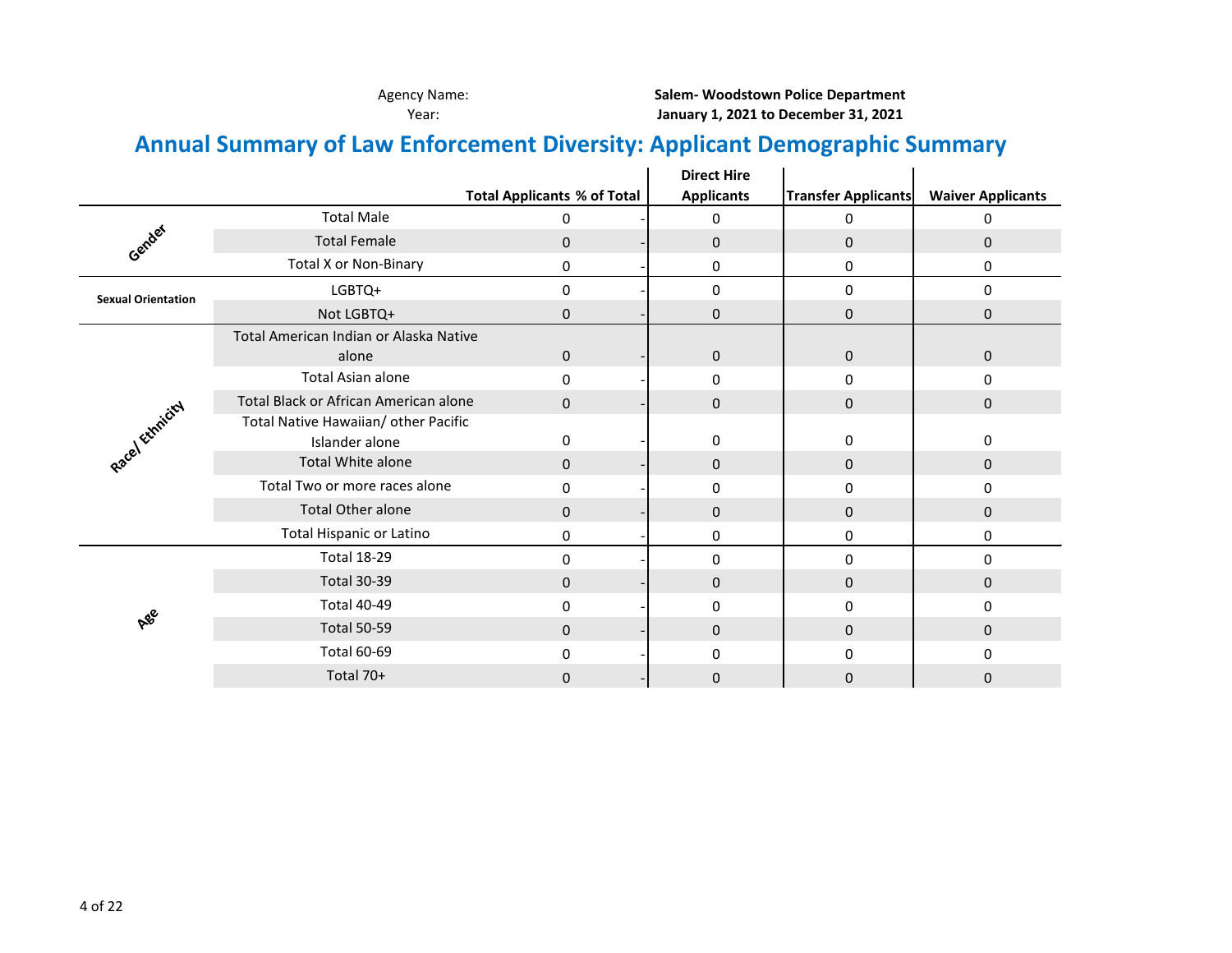# **Annual Summary of Law Enforcement Diversity: Applicants**

|                 | American Indian or<br>Alaska Native alone | Asian<br>alone | <b>Black or African</b><br>American alone | Native Hawaiian /<br>other P. I. alone | White<br>alone | Two or more races<br>alone | <b>Other</b><br>alone | Hispanic<br>or Latino |
|-----------------|-------------------------------------------|----------------|-------------------------------------------|----------------------------------------|----------------|----------------------------|-----------------------|-----------------------|
| Male            |                                           |                |                                           |                                        |                |                            |                       |                       |
| Female          |                                           |                |                                           |                                        |                |                            | 01                    | 0                     |
| X or Non-Binary |                                           |                |                                           |                                        |                |                            | ΩI                    |                       |
| Total           |                                           |                |                                           |                                        |                |                            | 01                    |                       |

## *Applicants: Gender, Race & Age Demographics*

|            | Male | Female       | X or Non-<br>Binary | American<br>Indian or<br>Alaska<br><b>Native</b><br>alone | Asian<br>alone | Black or<br>American<br>alone | Native<br>African <sub>Hawaiian</sub> /<br>other P. I.<br>alone | White<br>alone | Two or<br>more<br>races<br>alone | Other<br>alone | Hispanic<br>or Latino |
|------------|------|--------------|---------------------|-----------------------------------------------------------|----------------|-------------------------------|-----------------------------------------------------------------|----------------|----------------------------------|----------------|-----------------------|
| Age: 18-29 | 0    |              |                     | 0                                                         | 0              | 0                             | 0                                                               | 0              | 0                                | 0              | 0                     |
| Age: 30-39 | 0    | $\mathbf{0}$ | 01                  | 0                                                         | 0              | 0                             | 0                                                               | $\mathbf{0}$   | 0                                | $\overline{0}$ | 0                     |
| Age: 40-49 | 0    | 0            | 01                  | 0                                                         | 0              | 0                             | 0                                                               | 0              | 0                                | 01             | 0                     |
| Age: 50-59 | 0    | $\mathbf 0$  | 0                   | 0                                                         | 0              | 0                             | 0                                                               | $\mathbf{0}$   | 0                                | $\overline{0}$ | 0                     |
| Age: 60-69 | 0    | $\Omega$     | 01                  | 0                                                         | 0              | 0                             | 0                                                               | 0              | 0                                | $\overline{0}$ | 0                     |
| Age: 70+   | 0    | $\Omega$     | 0                   | 0                                                         | 0              | $\mathbf 0$                   | 0                                                               | $\Omega$       | 0                                | $\overline{0}$ | $\mathbf 0$           |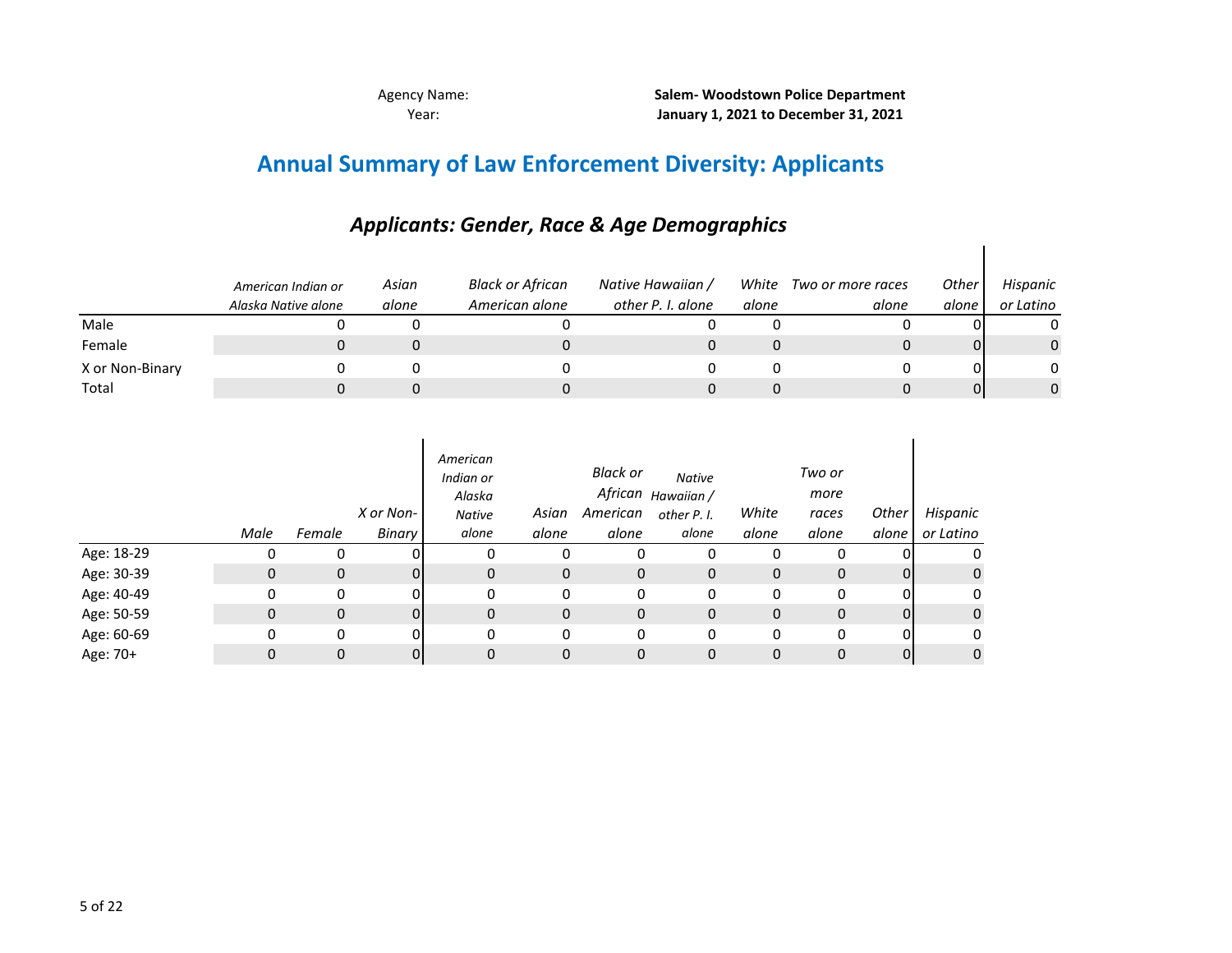## **Annual Summary of Law Enforcement Diversity: Applicants**

|            | Male | Female | X or Non-<br>Binary | American<br>Indian or<br>Alaska<br><b>Native</b><br>alone | Asian<br>alone | Black or<br>African<br>American<br>alone | <b>Native</b><br>Hawaiian /<br>other P. I.<br>alone | White<br>alone | Two or<br>more<br>races<br>alone | Other<br>alone I | Hispanic<br>or Latino |
|------------|------|--------|---------------------|-----------------------------------------------------------|----------------|------------------------------------------|-----------------------------------------------------|----------------|----------------------------------|------------------|-----------------------|
| LGBTQ+     |      |        | 01                  | 0                                                         |                |                                          |                                                     |                |                                  |                  |                       |
| Not LGBTQ+ |      |        | 0                   | 0                                                         | 0              |                                          | 0                                                   | $\Omega$       |                                  | 0                | 0                     |

## *Applicants: Sexual Orientation Demographics*

Age: 18- Age: 30-

|            |  | Age: 40-49 Age: 50-59 Age: 60-69 Age: 70+ |  |  |
|------------|--|-------------------------------------------|--|--|
| LGBTQ+     |  |                                           |  |  |
| Not LGBTQ+ |  |                                           |  |  |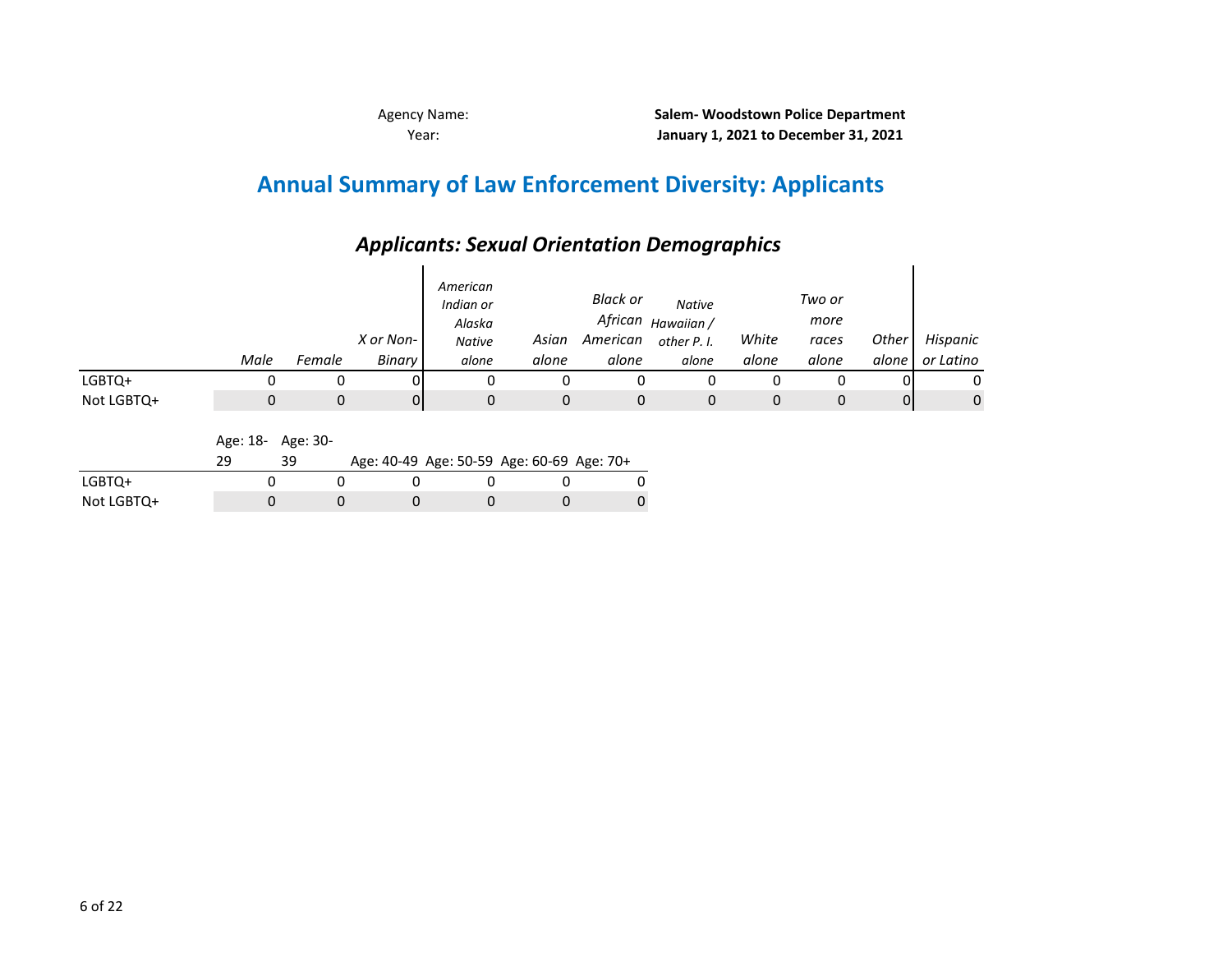Year:

**January 1, 2021 to December 31, 2021** Agency Name: **Salem- Woodstown Police Department**

## *Appointed Applicants: Gender, Race, & Age Demographics*

|                 | American Indian or<br>Alaska Native alone | Asian<br>alone | <b>Black or African</b><br>American alone | Native Hawaiian /<br>other P. I. alone | White<br>alone | Two or more races<br>alone | Other<br>alone | Hispanic<br>or Latino |
|-----------------|-------------------------------------------|----------------|-------------------------------------------|----------------------------------------|----------------|----------------------------|----------------|-----------------------|
| Male            |                                           |                |                                           |                                        |                |                            |                | 0                     |
| Female          |                                           |                |                                           |                                        |                |                            |                | $\mathbf{0}$          |
| X or Non-Binary |                                           |                |                                           |                                        |                |                            |                | 0                     |
| Total           |                                           |                |                                           |                                        |                |                            |                | 0                     |

|            | Male | Female       | X or Non-<br><b>Binary</b> | American<br>Indian or<br>Alaska<br>Native<br>alone | Asian<br>alone | Black or<br>American<br>alone | Native<br>African <sub>Hawaiian</sub> /<br>other P. I.<br>alone | White<br>alone | Two or<br>more<br>races<br>alone | Other<br>alone | Hispanic<br>or Latino |
|------------|------|--------------|----------------------------|----------------------------------------------------|----------------|-------------------------------|-----------------------------------------------------------------|----------------|----------------------------------|----------------|-----------------------|
| Age: 18-29 |      |              |                            |                                                    | 0              |                               | 0                                                               |                |                                  |                | 0                     |
| Age: 30-39 | 0    | $\mathbf{0}$ | ΩI                         | 0                                                  | 0              | $\mathbf 0$                   | 0                                                               | $\mathbf 0$    | $\mathbf{0}$                     | 01             | 0                     |
| Age: 40-49 | 0    | 0            | nı                         | 0                                                  | 0              | 0                             | 0                                                               | 0              | 0                                | 0              | 0                     |
| Age: 50-59 | 0    | $\mathbf{0}$ | ΩI                         | $\mathbf{0}$                                       | 0              | $\mathbf 0$                   | 0                                                               | $\mathbf 0$    | $\mathbf 0$                      | 01             | 0                     |
| Age: 60-69 | 0    | 0            | ΩI                         | 0                                                  | 0              | $\mathbf 0$                   | 0                                                               | 0              | 0                                | 0              | 0                     |
| Age: 70+   |      | $\Omega$     |                            | 0                                                  | 0              | 0                             | 0                                                               | 0              | $\Omega$                         | 0              | $\mathbf{0}$          |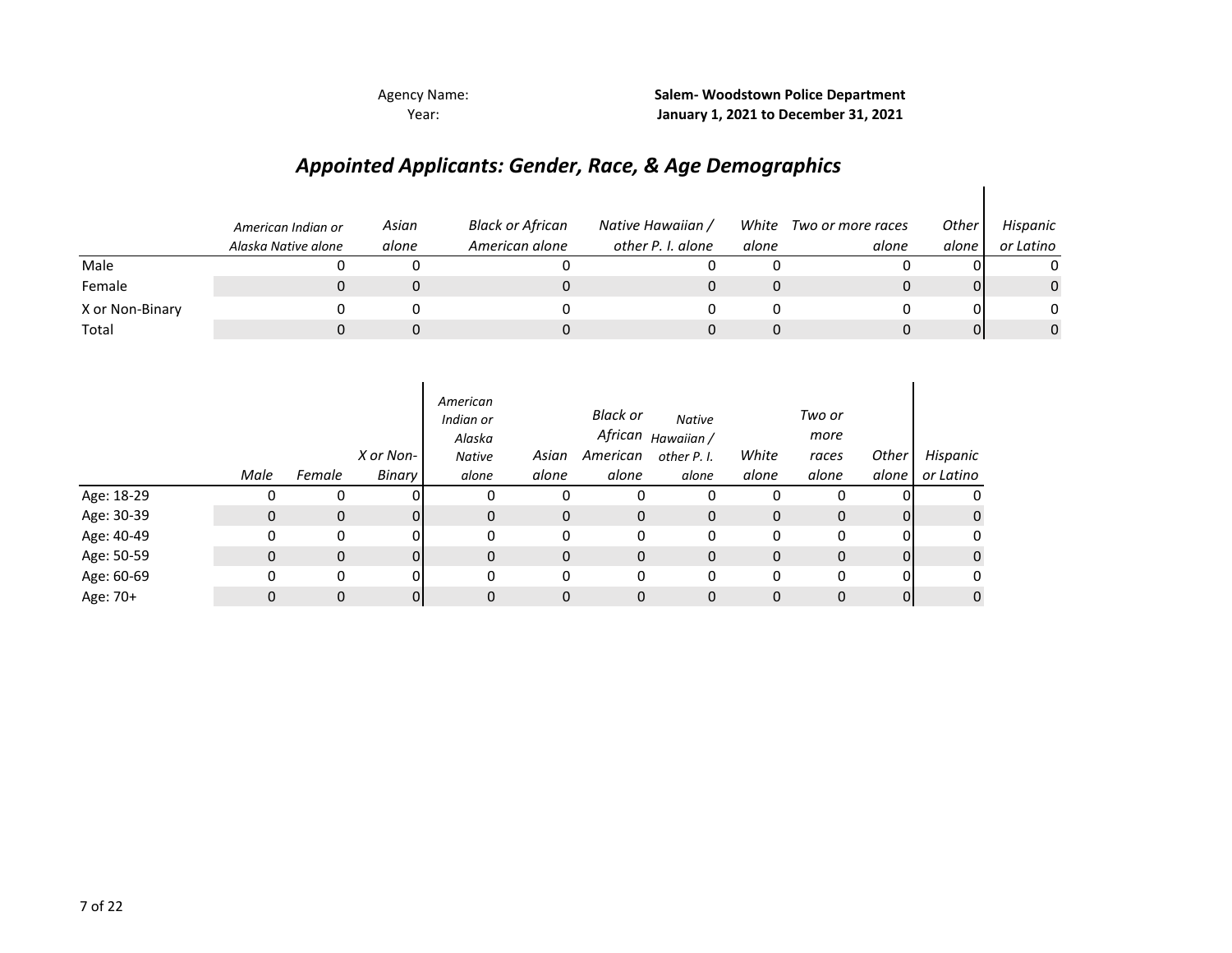## *Appointed Applicants: Sexual Orientation Demographics*

|            |      |        |           | American<br>Indian or<br>Alaska |       | Black or<br>African | <b>Native</b><br>Hawaiian / |       | Two or<br>more |         |           |
|------------|------|--------|-----------|---------------------------------|-------|---------------------|-----------------------------|-------|----------------|---------|-----------|
|            |      |        | X or Non- | <b>Native</b>                   | Asian | American            | other P. I.                 | White | races          | Other   | Hispanic  |
|            | Male | Female | Binary    | alone                           | alone | alone               | alone                       | alone | alone          | alone I | or Latino |
| LGBTQ+     |      |        |           |                                 | 0     |                     |                             |       |                | 01      | 0         |
| Not LGBTQ+ |      |        | Ûl        |                                 | 0     |                     |                             |       |                | Οl      | 0         |

Age: 18- Age: 30-

|            | 39 | Age: 40-49 Age: 50-59 Age: 60-69 Age: 70+ |  |  |
|------------|----|-------------------------------------------|--|--|
| LGBTQ+     |    |                                           |  |  |
| Not LGBTQ+ |    |                                           |  |  |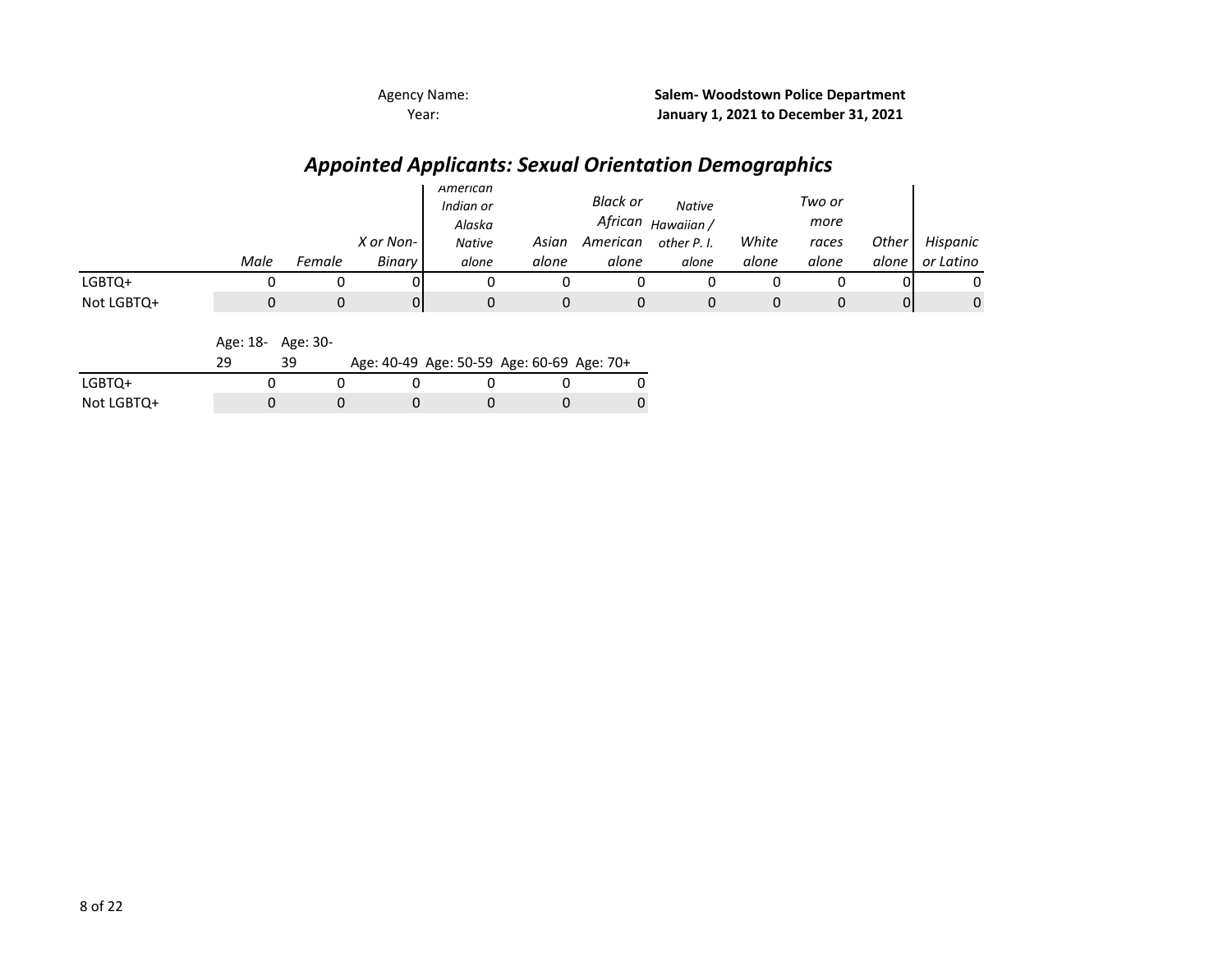**Salem- Woodstown Police Department January 1, 2021 to December 31, 2021**

## *Not Appointed Applicants: Gender, Race, and Age Demographics*

|                 | American Indian or<br>Alaska Native alone | Asian<br>alone | <b>Black or African</b><br>American alone | Native Hawaiian /<br>other P. I. alone | White<br>alone | Two or more races<br>alone | Other<br>alone | Hispanic<br>or Latino |
|-----------------|-------------------------------------------|----------------|-------------------------------------------|----------------------------------------|----------------|----------------------------|----------------|-----------------------|
| Male            |                                           |                |                                           |                                        |                |                            |                |                       |
| Female          |                                           |                |                                           |                                        |                |                            |                |                       |
| X or Non-Binary |                                           |                |                                           |                                        |                |                            |                |                       |
| Total           |                                           |                |                                           |                                        |                |                            | Û              |                       |

|            | Male | Female       | X or Non-<br>Binary | American<br>Indian or<br>Alaska<br><b>Native</b><br>alone | Asian<br>alone | Black or<br>American<br>alone | Native<br>African <sub>Hawaiian</sub> /<br>other P. I.<br>alone | White<br>alone | Two or<br>more<br>races<br>alone | Other<br>alone | Hispanic<br>or Latino |
|------------|------|--------------|---------------------|-----------------------------------------------------------|----------------|-------------------------------|-----------------------------------------------------------------|----------------|----------------------------------|----------------|-----------------------|
| Age: 18-29 |      | 0            |                     |                                                           | 0              | 0                             | 0                                                               | 0              |                                  |                | 0                     |
| Age: 30-39 | 0    | $\mathbf{0}$ | ΩI                  | 0                                                         | 0              | $\mathbf{0}$                  | 0                                                               | $\mathbf 0$    | $\mathbf{0}$                     | 01             | 0                     |
| Age: 40-49 | 0    | 0            | 01                  | $\Omega$                                                  | 0              | 0                             | 0                                                               | 0              | 0                                | 01             | 0                     |
| Age: 50-59 | 0    | $\mathbf{0}$ | ΩI                  | $\mathbf{0}$                                              | 0              | 0                             | 0                                                               | $\mathbf 0$    | $\mathbf{0}$                     | $\overline{0}$ | $\mathbf 0$           |
| Age: 60-69 | 0    | 0            | ΩI                  | $\mathbf{0}$                                              | 0              | 0                             | 0                                                               | 0              | 0                                | 0              | 0                     |
| Age: 70+   |      | 0            |                     | 0                                                         | 0              | 0                             | 0                                                               | 0              | 0                                | 01             | 0                     |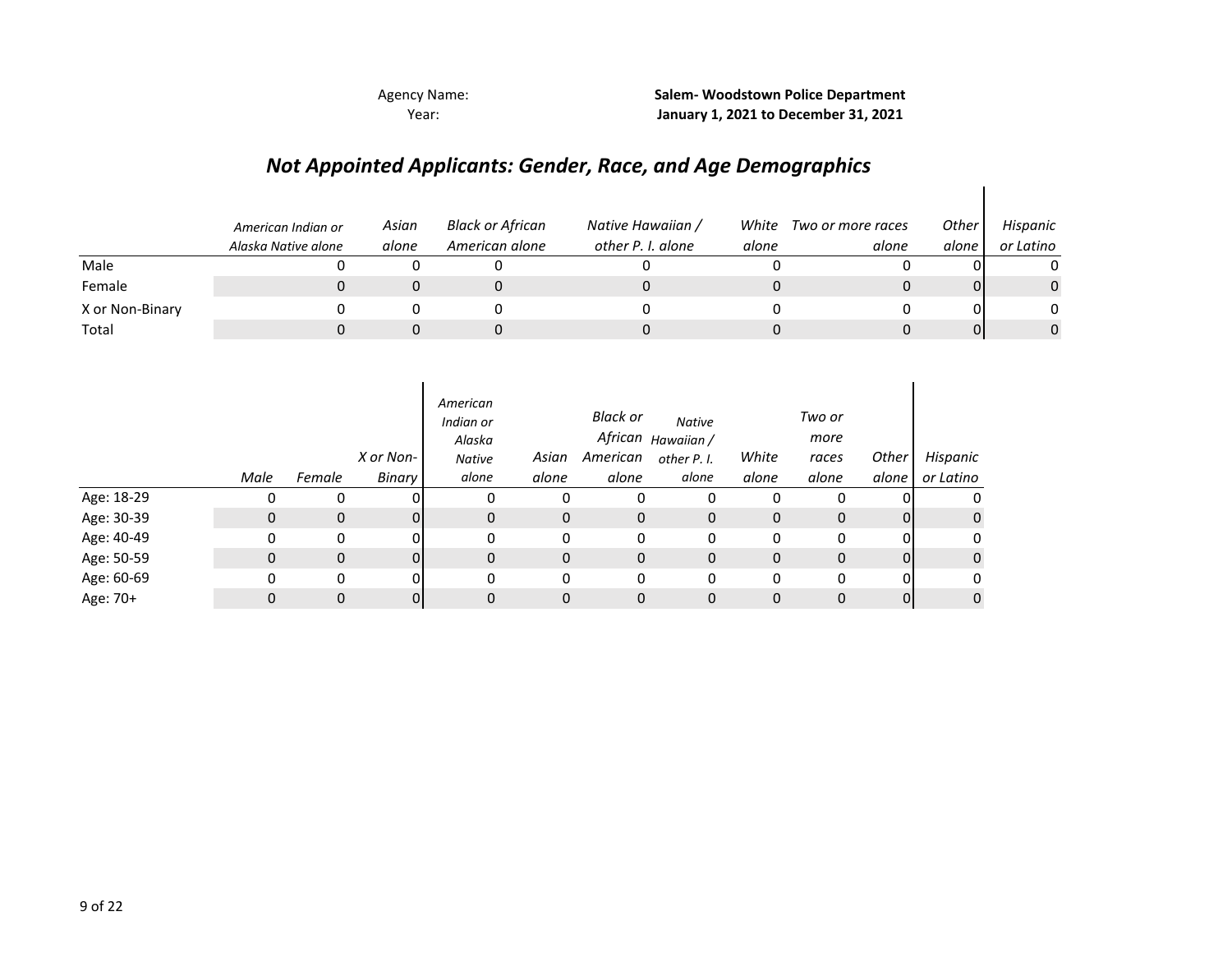## *Not Appointed Applicants: Sexual Orientation Demographics*

|            |      |        |           | American<br>Indian or<br>Alaska |       | <b>Black or</b> | <b>Native</b><br>African <sub>Hawaiian</sub> / |       | Two or<br>more |       |           |
|------------|------|--------|-----------|---------------------------------|-------|-----------------|------------------------------------------------|-------|----------------|-------|-----------|
|            |      |        | X or Non- | <b>Native</b>                   | Asian | American        | other P. I.                                    | White | races          | Other | Hispanic  |
|            | Male | Female | Binary    | alone                           | alone | alone           | alone                                          | alone | alone          | alone | or Latino |
| LGBTQ+     |      |        |           |                                 |       |                 |                                                |       |                |       |           |
| Not LGBTQ+ |      |        | ΟI        |                                 |       | U               |                                                |       |                | 01    | 0         |

Age: 18- Age: 30-

|            |  |  | Age: 40-49 Age: 50-59 Age: 60-69 Age: 70+ |  |
|------------|--|--|-------------------------------------------|--|
| LGBTQ+     |  |  |                                           |  |
| Not LGBTQ+ |  |  |                                           |  |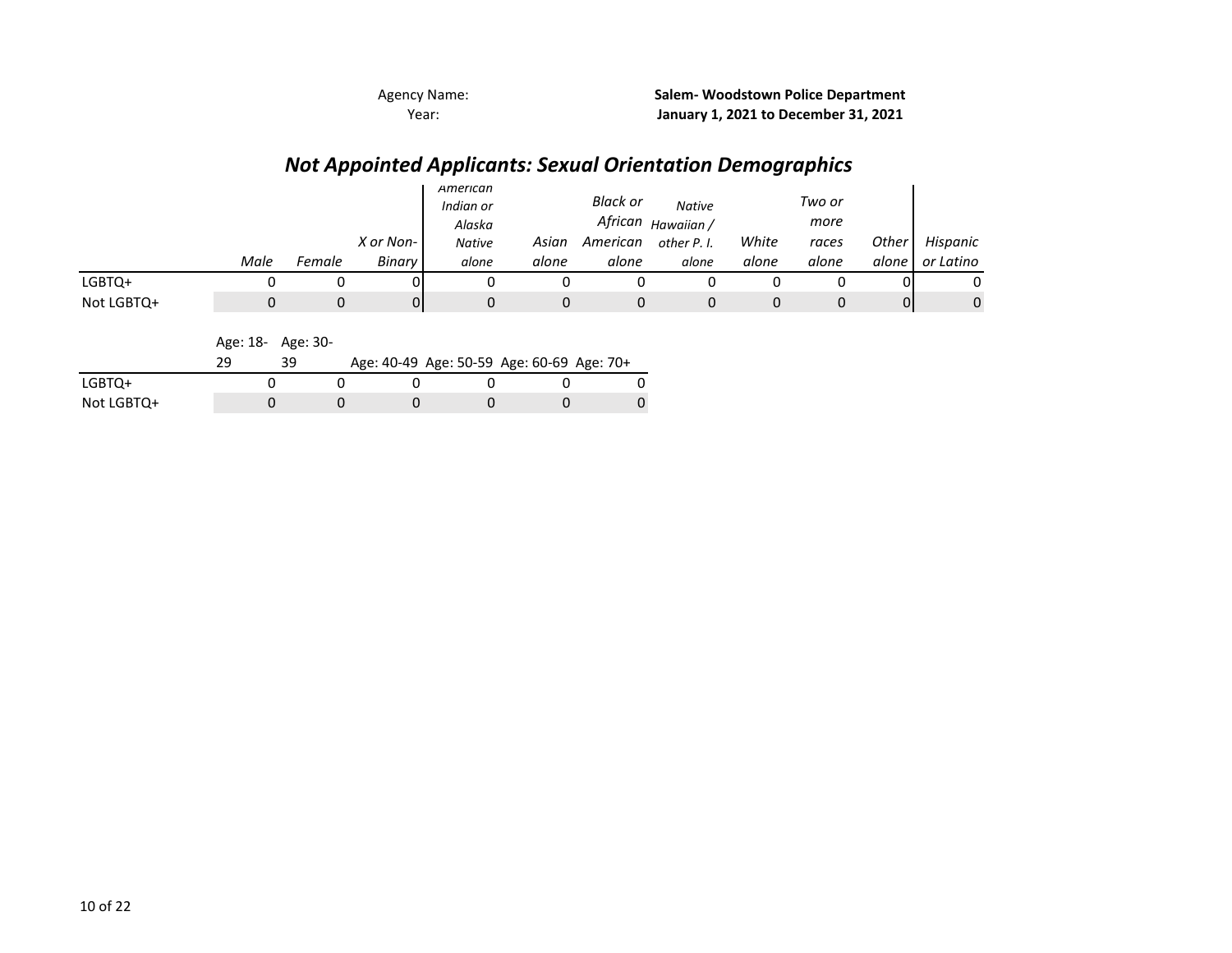**Salem- Woodstown Police Department January 1, 2021 to December 31, 2021**

## *Not Appointed Applicant- Reasons*

|                                                                          | % of Total Not<br># Appointed Applicants |                                       | % of Total Not<br># Appointed Applicants |
|--------------------------------------------------------------------------|------------------------------------------|---------------------------------------|------------------------------------------|
| <b>Academy Failure</b>                                                   | $0 -$                                    | Failed Background check- other        | $0 -$                                    |
| Applicant Withdrawal                                                     | $0 -$                                    | <b>Failed Drug Test</b>               | $0 -$                                    |
| Defer                                                                    | $0 -$                                    | <b>Interview Panel Recommendation</b> | $0 -$                                    |
| Did not meet minimum qualifications<br>Failed background check- Criminal | $0 -$                                    | Other                                 | $0 -$                                    |
| History                                                                  | $0 -$                                    | <b>Physical Qualification Exam</b>    | $0 -$                                    |
| Failed background check- Financial                                       | $0 -$                                    | <b>Residency Requirement</b>          | $0 -$                                    |
|                                                                          |                                          | Written Exam                          | $0 -$                                    |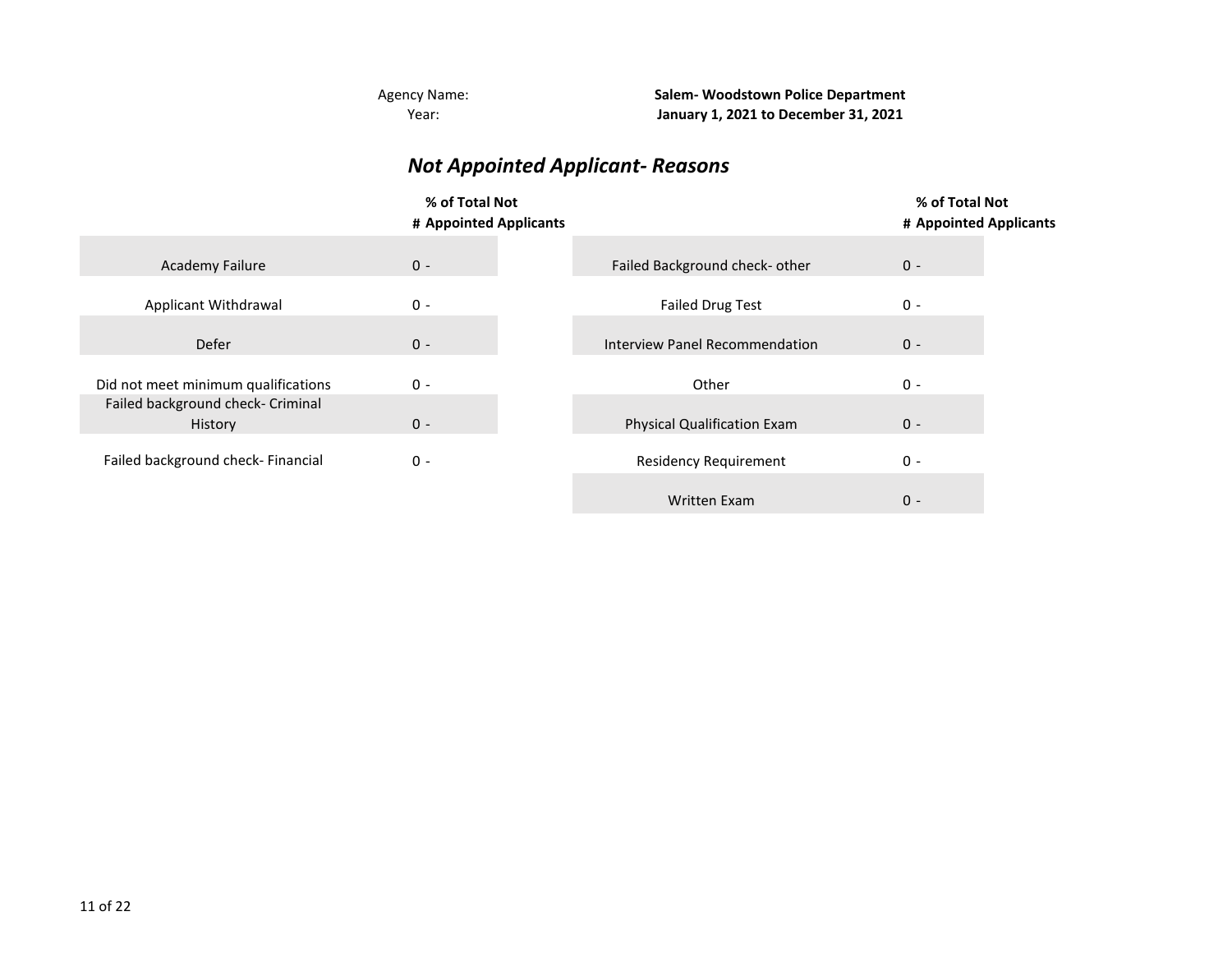## *Not Appointed Applicants- Reasons by Gender & Race*

#### *Male Applicants*

|                                       |                     |       | <b>Black or</b><br>African |                   |              | Two or<br>more |       |           |
|---------------------------------------|---------------------|-------|----------------------------|-------------------|--------------|----------------|-------|-----------|
|                                       | American Indian or  | Asian | American                   | Native Hawaiian / | White        | races          | Other | Hispanic  |
|                                       | Alaska Native alone | alone | alone                      | other P. I. alone | alone        | alone          | alone | or Latino |
| <b>Academy Failure</b>                | 0                   | 0     | 0                          | 0                 | $\mathbf 0$  | $\mathbf 0$    | 01    |           |
| Applicant Withdrawal                  |                     | 0     | 0                          |                   | 0            | 0              |       |           |
| Defer                                 | 0                   | 0     | $\mathbf 0$                | 0                 | 0            | 0              | 01    |           |
| Did not meet minimum qualifications   | 0                   | 0     | 0                          | 0                 | 0            | 0              | 0     |           |
| Failed background check- Criminal     | $\mathbf{0}$        | 0     | $\mathbf 0$                | $\mathbf{0}$      | $\mathbf 0$  | $\mathbf 0$    | 01    | 0         |
|                                       |                     |       |                            |                   |              |                |       |           |
| Failed background check- Financial    | 0                   | 0     | 0                          |                   | 0            | 0              | 0     |           |
| Failed Background check- other        | $\Omega$            | 0     | $\mathbf 0$                | $\Omega$          | $\mathbf{0}$ | 0              | 01    |           |
| <b>Failed Drug Test</b>               |                     | 0     | 0                          |                   | 0            | 0              |       |           |
| <b>Interview Panel Recommendation</b> | 0                   | 0     | 0                          | $\Omega$          | $\mathbf{0}$ | $\mathbf{0}$   | 01    |           |
| Physical Qualification Exam           |                     | 0     | 0                          |                   | $\mathbf{0}$ | 0              | 0     |           |
| <b>Residency Requirement</b>          | 0                   | 0     | $\mathbf 0$                | 0                 | $\Omega$     | $\mathbf 0$    | 01    |           |
| Written Exam                          |                     | 0     | $\Omega$                   |                   | 0            | $\Omega$       |       |           |
| Other                                 |                     | 0     | 0                          |                   | 0            | 0              | 01    |           |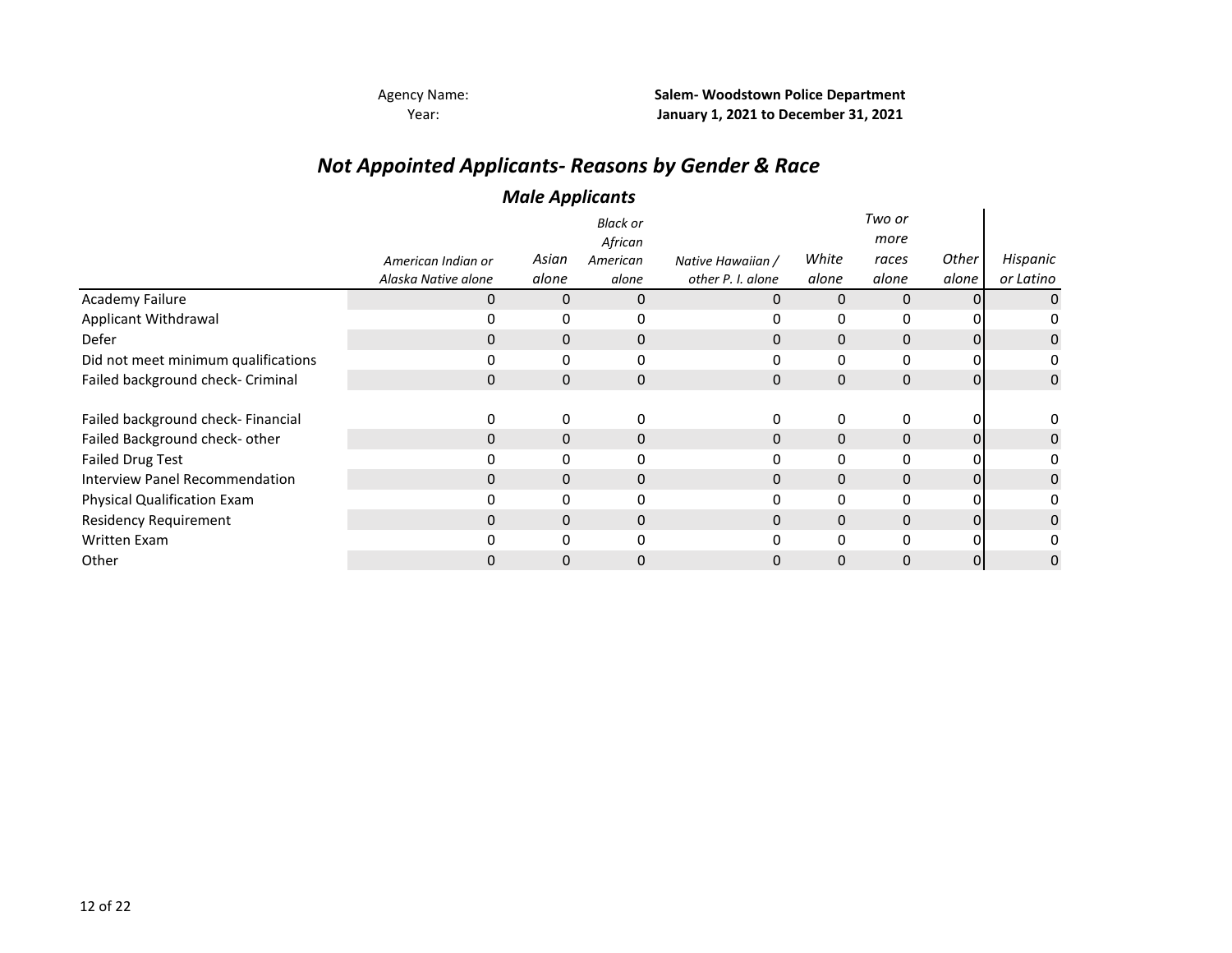Year:

Agency Name: **Salem- Woodstown Police Department January 1, 2021 to December 31, 2021**

## *Not Appointed Applicants- Reasons by Gender & Race*

#### *Female Applicants*

|                                     |                     | . .   |                 |                   |          |              |          |           |
|-------------------------------------|---------------------|-------|-----------------|-------------------|----------|--------------|----------|-----------|
|                                     |                     |       | <b>Black or</b> |                   |          | Two or       |          |           |
|                                     |                     |       | African         |                   |          | more         |          |           |
|                                     | American Indian or  | Asian | American        | Native Hawaiian / | White    | races        | Other    | Hispanic  |
|                                     | Alaska Native alone | alone | alone           | other P. I. alone | alone    | alone        | alone    | or Latino |
| Academy Failure                     | $\Omega$            | 0     | 0               | 0                 | $\Omega$ | $\Omega$     | $\Omega$ |           |
| Applicant Withdrawal                |                     |       | 0               |                   | 0        | $\mathbf{0}$ |          |           |
| Defer                               | 0                   | 0     | 0               | 0                 | $\Omega$ | $\Omega$     |          | 0         |
| Did not meet minimum qualifications |                     | 0     | 0               |                   |          | 0            |          |           |
| Failed background check- Criminal   | 0                   | 0     | 0               | 0                 | 0        | $\mathbf{0}$ | 01       | 0         |
| Failed background check- Financial  |                     | 0     | 0               |                   | $\Omega$ | $\mathbf{0}$ |          |           |
| Failed Background check- other      | 0                   | 0     | $\mathbf 0$     | 0                 | $\Omega$ | $\mathbf{0}$ | 01       | 0         |
| <b>Failed Drug Test</b>             |                     | 0     | 0               |                   | 0        | 0            |          |           |
| Interview Panel Recommendation      | 0                   | 0     | 0               | 0                 | 0        | $\mathbf{0}$ |          | 0         |
| <b>Physical Qualification Exam</b>  |                     | 0     | 0               |                   | 0        | 0            |          |           |
| <b>Residency Requirement</b>        | $\Omega$            | 0     | $\mathbf 0$     | 0                 | $\Omega$ | $\mathbf 0$  | 01       | 0         |
| Written Exam                        |                     |       | O               |                   | O        | 0            |          |           |
| Other                               |                     |       | 0               |                   |          | $\Omega$     | ΩI       | 0         |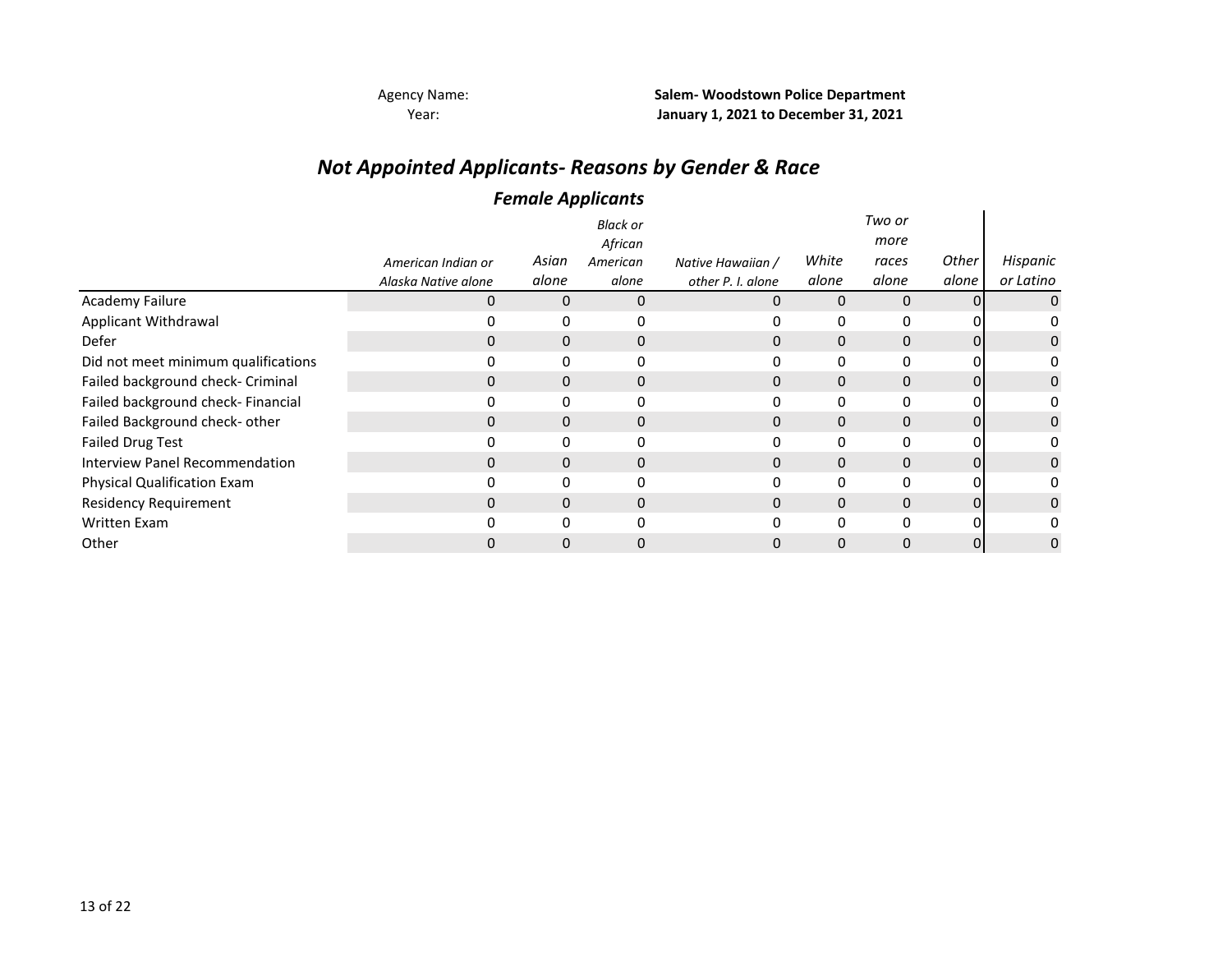# *Not Appointed Applicants- Reasons by Gender & Race*

#### *X or Non-Binary Applicants*

|                                       |                     |       | $\epsilon$<br>. . |                   |             |              |       |           |
|---------------------------------------|---------------------|-------|-------------------|-------------------|-------------|--------------|-------|-----------|
|                                       |                     |       | <b>Black or</b>   |                   |             | Two or       |       |           |
|                                       |                     |       | African           |                   |             | more         |       |           |
|                                       | American Indian or  | Asian | American          | Native Hawaiian / | White       | races        | Other | Hispanic  |
|                                       | Alaska Native alone | alone | alone             | other P. I. alone | alone       | alone        | alone | or Latino |
| Academy Failure                       | 0                   | 0     | 0                 | 0                 | $\Omega$    | 0            | 01    |           |
| Applicant Withdrawal                  |                     | 0     | 0                 |                   | $\mathbf 0$ | 0            |       |           |
| Defer                                 | $\Omega$            | 0     | 0                 |                   | $\Omega$    | $\Omega$     | 01    |           |
| Did not meet minimum qualifications   |                     | 0     | 0                 |                   |             | 0            |       |           |
| Failed background check- Criminal     | 0                   | 0     | 0                 | $\Omega$          | 0           | $\mathbf{0}$ | 01    |           |
| Failed background check- Financial    | 0                   | 0     | $\mathbf{0}$      |                   | $\Omega$    | 0            |       |           |
| Failed Background check- other        | $\Omega$            | 0     | $\mathbf 0$       | 0                 | $\Omega$    | 0            | 0     |           |
| <b>Failed Drug Test</b>               |                     | 0     | 0                 |                   | 0           | 0            |       |           |
| <b>Interview Panel Recommendation</b> | 0                   | 0     | 0                 |                   | $\Omega$    | 0            | 0     |           |
| <b>Physical Qualification Exam</b>    | 0                   | 0     | 0                 |                   | 0           | 0            |       |           |
| <b>Residency Requirement</b>          | $\Omega$            | 0     | 0                 | $\Omega$          | $\Omega$    | $\mathbf{0}$ | 01    |           |
| Written Exam                          |                     |       | $\Omega$          |                   | $\Omega$    | 0            |       |           |
| Other                                 |                     |       | $\Omega$          |                   |             | 0            | 0     |           |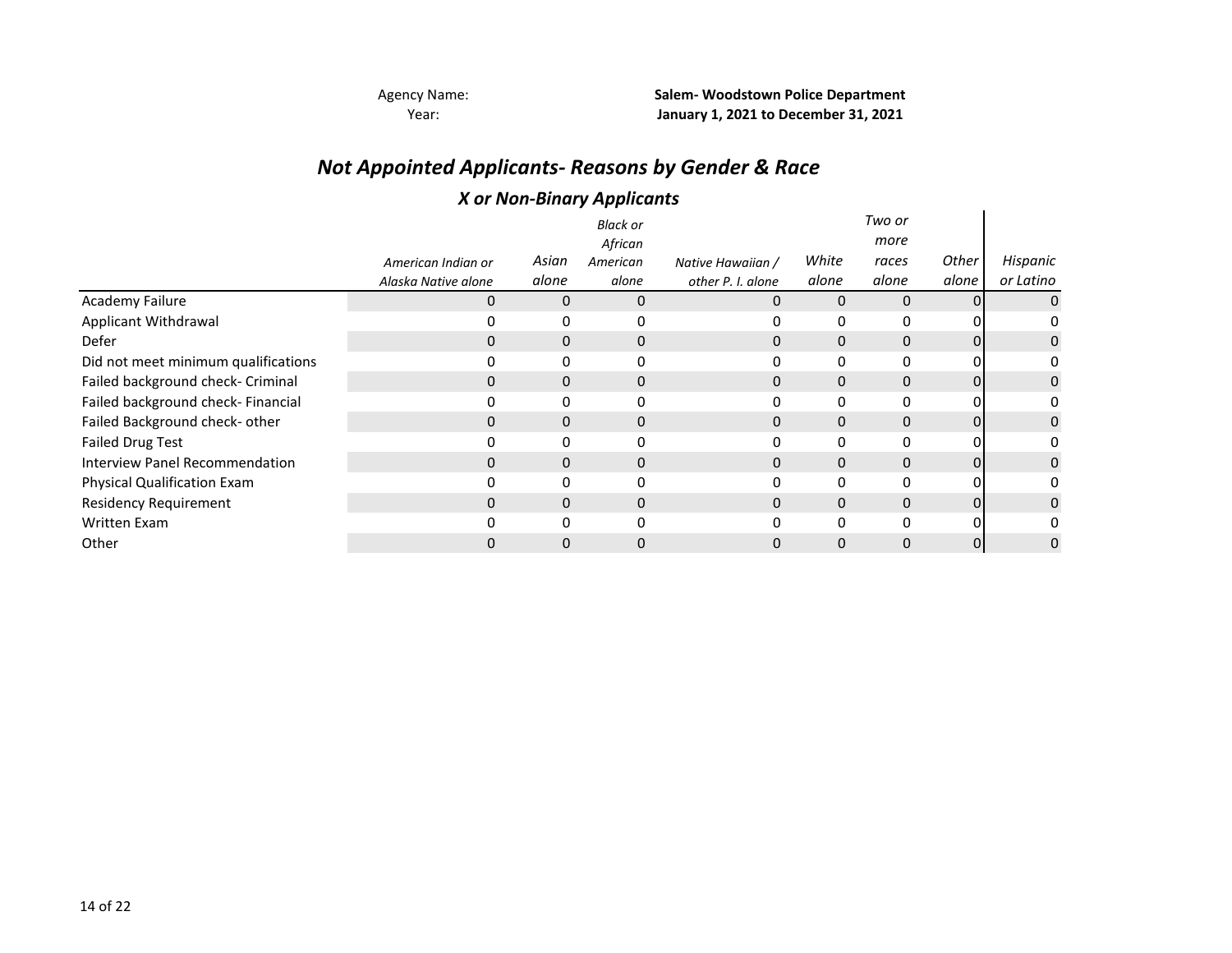#### *Current Officers and Promotional Process Summary*

Salem- Woodstown Police Department is a Municipal law enforcement agency. During the time period covering January 1, 2021 to December 31, 2021 the agency did not receive applications for a promotional opportunity. The agency's promotional process is not governed by Civil Service Regulations.

For Salem- Woodstown Police Department in the above time period, the promotional included the following methods of identifying qualified officers: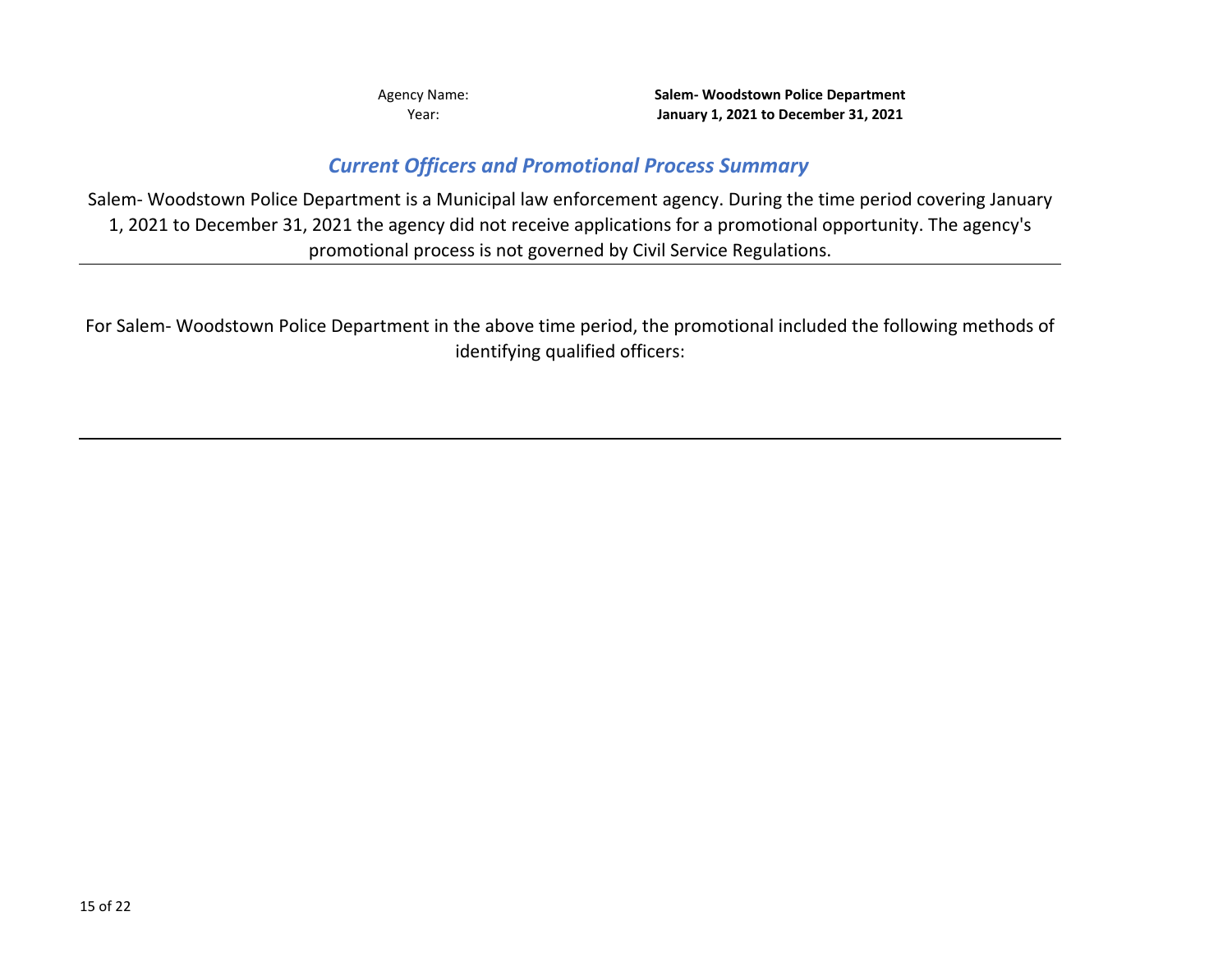**Salem- Woodstown Police Department January 1, 2021 to December 31, 2021**

# **Annual Summary of Law Enforcement Diversity: Current Officers Summary**

|                 |                                                       |                | # % of Total Officers |
|-----------------|-------------------------------------------------------|----------------|-----------------------|
|                 | <b>Total Officers</b>                                 | 9              |                       |
|                 | <b>Total Officers Eligible for Promotion</b>          | 8              | 0%                    |
|                 | <b>Total Officers Applied for Promotion</b>           | 7              | 0%                    |
|                 | <b>Total Officers Promoted</b>                        | 0              | 0%                    |
|                 | <b>Total Male</b>                                     | 9              | 100%                  |
| Gender          | <b>Total Female</b>                                   | 0              | 0%                    |
|                 | <b>Total X or Non-Binary</b>                          | 0              | 0%                    |
|                 | Total American Indian or Alaska Native alone          | 0              | 0%                    |
|                 | <b>Total Asian alone</b>                              | 0              | 0%                    |
|                 | Total Black or African American alone                 | 0              | 0%                    |
| Racel Ethnicity | Total Native Hawaiian or other Pacific Islander alone | 0              | 0%                    |
|                 | <b>Total White alone</b>                              | 9              | 100%                  |
|                 | Total Two or more races alone                         | $\mathbf{0}$   | 0%                    |
|                 | <b>Total Other alone</b>                              | 0              | 0%                    |
|                 | <b>Total Hispanic or Latino</b>                       | 0              | 0%                    |
|                 | <b>Total 18-29</b>                                    | $\overline{2}$ | 22%                   |
|                 | <b>Total 30-39</b>                                    | 3              | 33%                   |
|                 | <b>Total 40-49</b>                                    | 4              | 44%                   |
| ABe             | <b>Total 50-59</b>                                    | 0              | 0%                    |
|                 | <b>Total 60-69</b>                                    | $\mathbf{0}$   | 0%                    |
|                 | Total 70+                                             | 0              | 0%                    |
|                 |                                                       |                |                       |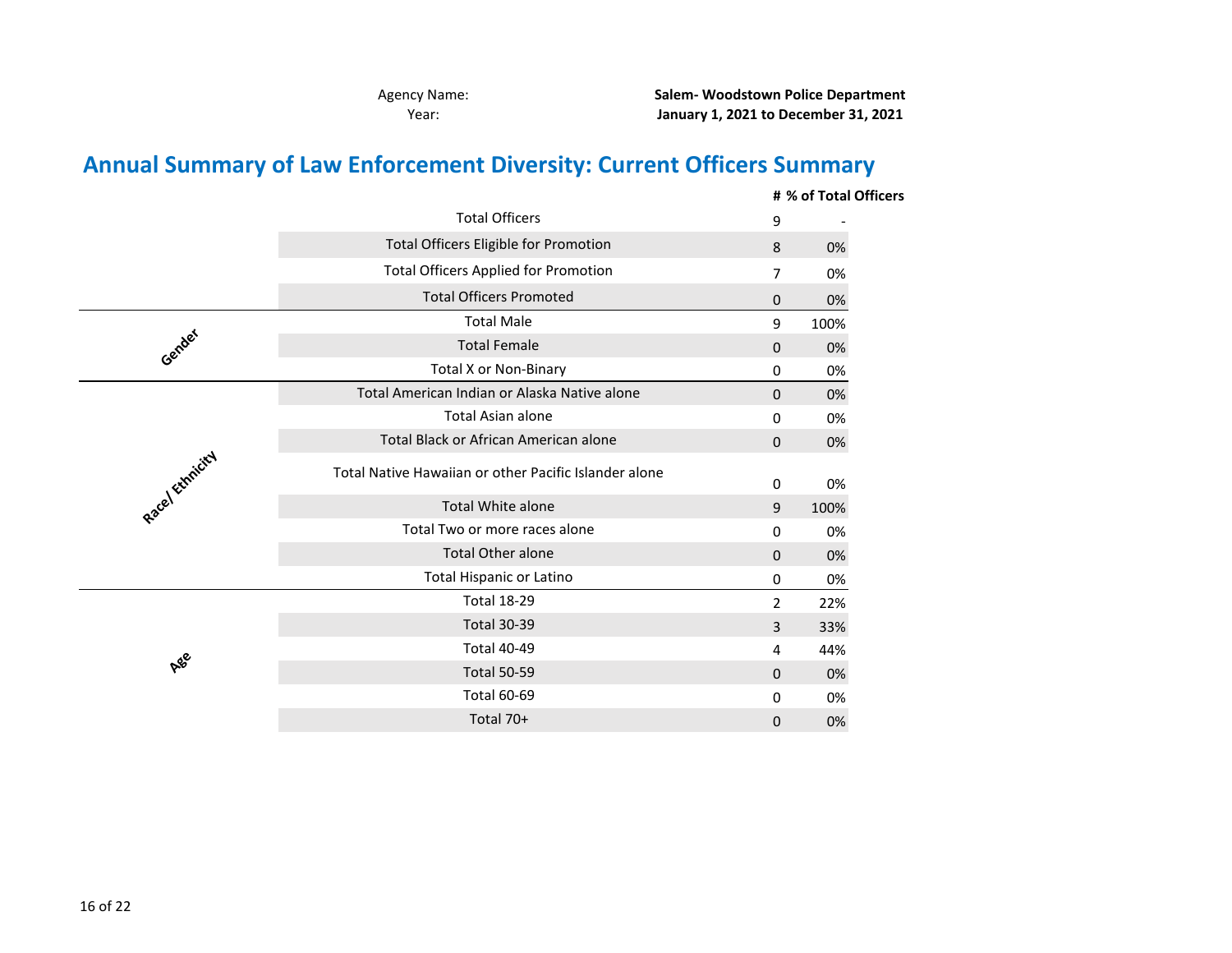$\mathbf{I}$ 

## **Annual Summary of Law Enforcement Diversity: Current Officers and Promotions**

|                 | American Indian or  | Asian | <b>Black or African</b> | Native Hawaiian / | White | Two or more races | <b>Other</b> | Hispanic  |
|-----------------|---------------------|-------|-------------------------|-------------------|-------|-------------------|--------------|-----------|
|                 | Alaska Native alone | alone | American alone          | other P. I. alone | alone | alone             | alone        | or Latino |
| Male            |                     |       |                         |                   |       |                   | 01           |           |
| Female          |                     |       |                         |                   |       |                   | 01           | 0         |
| X or Non-Binary |                     |       |                         |                   |       |                   | 01           |           |
| Total           |                     |       |                         |                   |       |                   | 0            | $\Omega$  |

## *Current Officers*

|            | Male | Female       | X or Non-<br>Binary | American<br>Indian or<br>Alaska<br>Native<br>alone | Asian<br>alone | Black or<br>American<br>alone | <b>Native</b><br>African <sub>Hawaiian</sub> /<br>other P. I.<br>alone | White<br>alone | Two or<br>more<br>races<br>alone | Other<br>alone | Hispanic<br>or Latino |
|------------|------|--------------|---------------------|----------------------------------------------------|----------------|-------------------------------|------------------------------------------------------------------------|----------------|----------------------------------|----------------|-----------------------|
| Age: 18-29 |      |              |                     |                                                    | 0              |                               | 0                                                                      |                |                                  |                | 0                     |
| Age: 30-39 | 3    | $\mathbf 0$  | 0                   | 0                                                  | $\mathbf 0$    | 0                             | 0                                                                      | 3              | 0                                | $\overline{0}$ | $\mathbf 0$           |
| Age: 40-49 | 4    | $\mathbf{0}$ | nı                  | 0                                                  | 0              | 0                             | 0                                                                      | 4              | 0                                | 0l             | 0                     |
| Age: 50-59 | 0    | $\mathbf 0$  | n.                  | 0                                                  | $\mathbf{0}$   | 0                             | 0                                                                      | 0              | 0                                | $\overline{O}$ | $\mathbf 0$           |
| Age: 60-69 | 0    | 0            | nı                  | 0                                                  | $\Omega$       | 0                             | 0                                                                      | $\Omega$       | 0                                | $\overline{0}$ | 0                     |
| Age: 70+   |      | $\mathbf{0}$ | 0                   | 0                                                  | 0              | 0                             | 0                                                                      | 0              | 0                                | $\overline{O}$ | 0                     |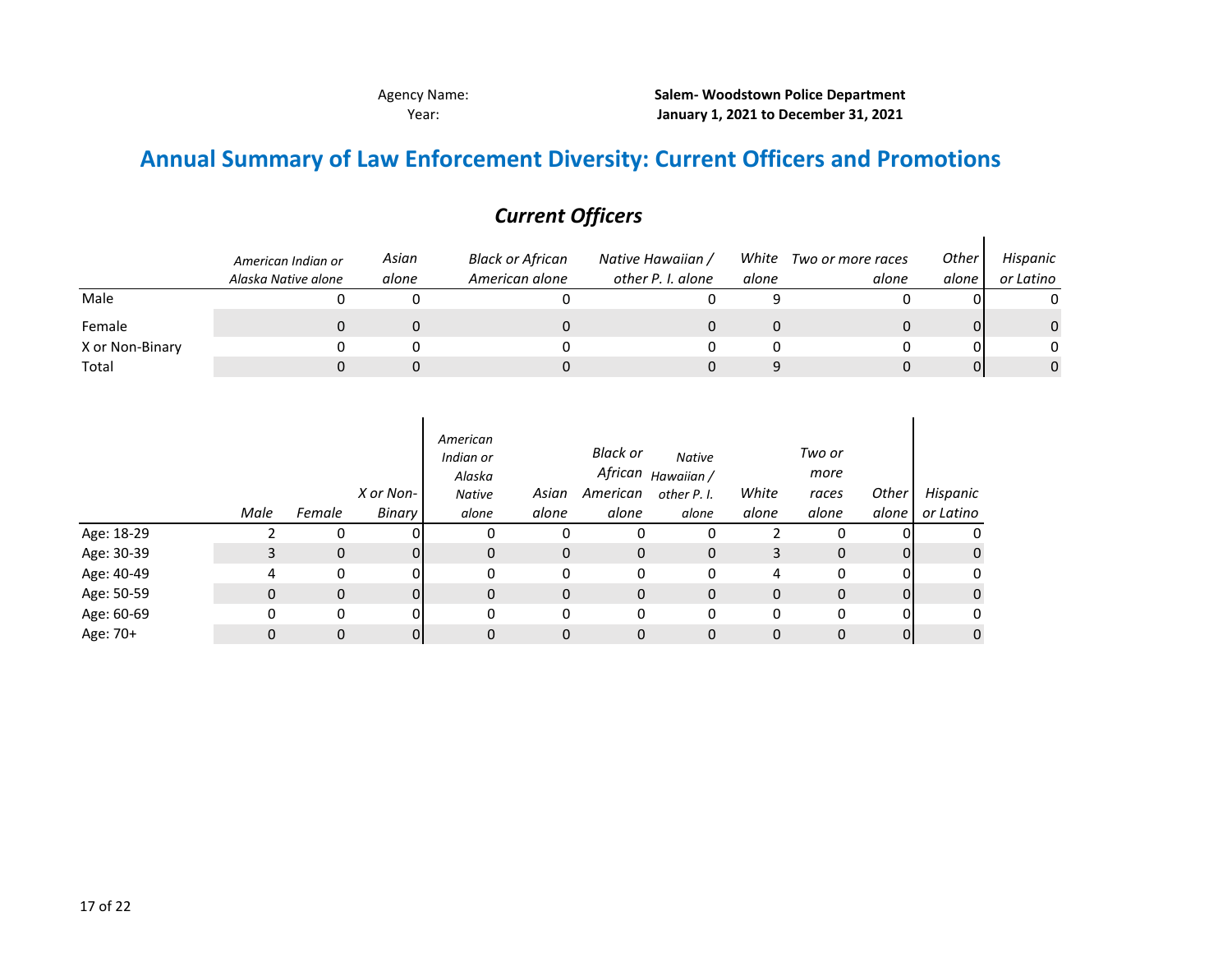## *Officers Eligible for Promotion*

|                 | American Indian or<br>Alaska Native alone | Asian<br>alone | <b>Black or African</b><br>American alone | Native Hawaiian /<br>other P. I. alone | White<br>alone | Two or more races<br>alone | Other<br>alone | Hispanic<br>or Latino |
|-----------------|-------------------------------------------|----------------|-------------------------------------------|----------------------------------------|----------------|----------------------------|----------------|-----------------------|
| Male            |                                           |                |                                           |                                        |                |                            |                |                       |
| Female          |                                           |                |                                           |                                        |                |                            |                | $\Omega$              |
| X or Non-Binary |                                           |                |                                           |                                        |                |                            |                | $\Omega$              |
| Total           |                                           |                |                                           |                                        |                |                            |                | 0                     |

|            | Male | Female | X or Non-<br>Binary | American<br>Indian or<br>Alaska<br><b>Native</b><br>alone | Asian<br>alone | Black or<br>American<br>alone | Native<br>African <sub>Hawaiian</sub> /<br>other P. I.<br>alone | White<br>alone | Two or<br>more<br>races<br>alone | Other<br>alone | Hispanic<br>or Latino |
|------------|------|--------|---------------------|-----------------------------------------------------------|----------------|-------------------------------|-----------------------------------------------------------------|----------------|----------------------------------|----------------|-----------------------|
| Age: 18-29 |      | 0      | ΩI                  |                                                           | 0              | 0                             | 0                                                               |                | 0                                | 01             |                       |
| Age: 30-39 | 0    | 0      | 0l                  | 0                                                         | 0              | $\mathbf 0$                   | 0                                                               | 0              | $\mathbf{0}$                     | 0              | $\mathbf{0}$          |
| Age: 40-49 | 0    | 0      | 01                  | 0                                                         | 0              | 0                             | 0                                                               | 0              | 0                                | 0l             | 0                     |
| Age: 50-59 | 0    | 0      | <sup>0</sup>        | 0                                                         | 0              | $\mathbf 0$                   | 0                                                               | 0              | 0                                | $\overline{O}$ | $\mathbf{0}$          |
| Age: 60-69 | 0    | 0      | 01                  | 0                                                         | 0              | 0                             | 0                                                               | 0              | 0                                | 01             | 0                     |
| Age: 70+   |      | 0      | 01                  | 0                                                         | 0              | 0                             | 0                                                               | 0              | 0                                | 0              | $\mathbf 0$           |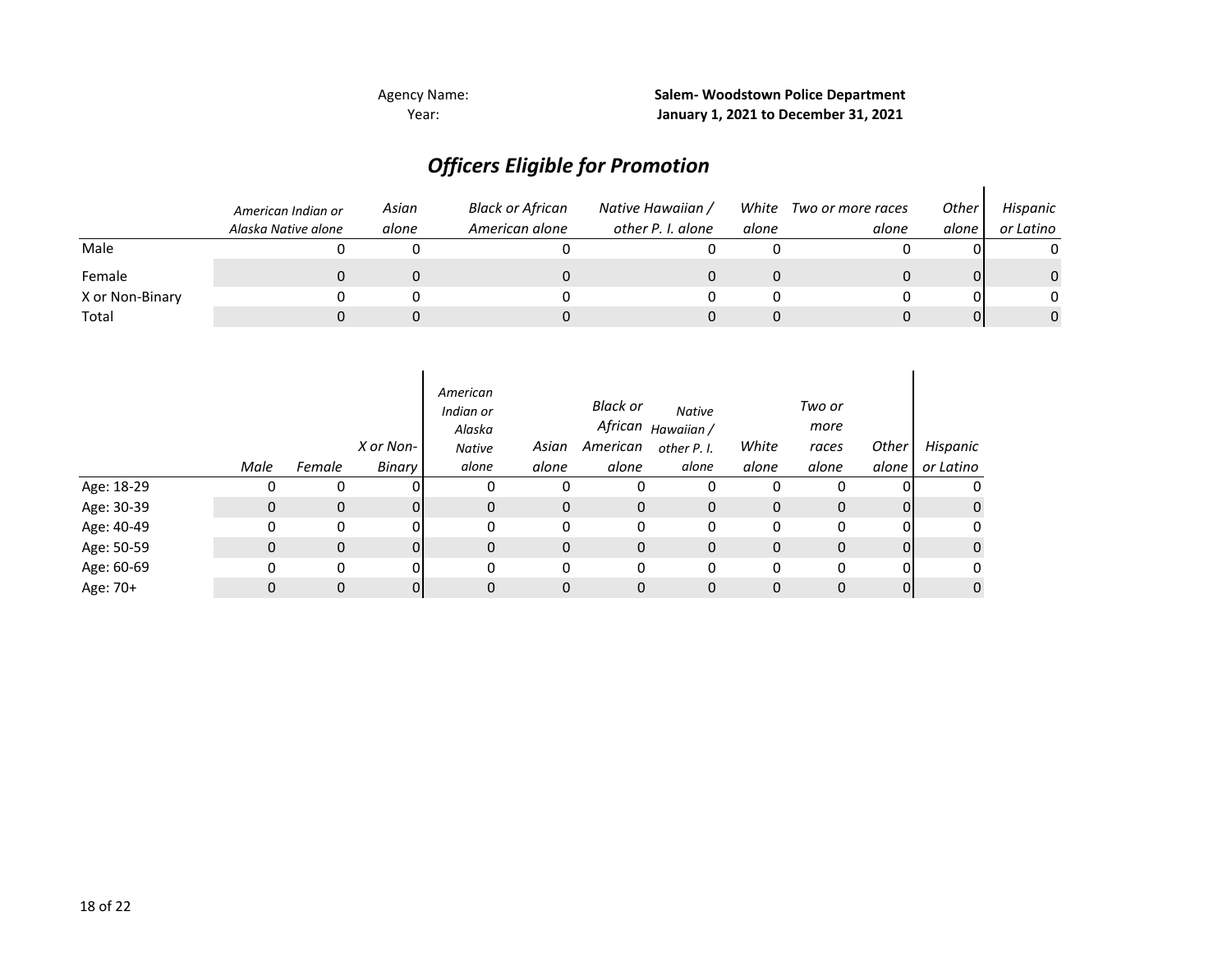## *Officers who Applied for a Promotion*

|                 | American Indian or<br>Alaska Native alone | Asian<br>alone | <b>Black or African</b><br>American alone | Native Hawaiian /<br>other P. I. alone | alone | White Two or more races<br>alone | Other<br>alone | Hispanic<br>or Latino |
|-----------------|-------------------------------------------|----------------|-------------------------------------------|----------------------------------------|-------|----------------------------------|----------------|-----------------------|
| Male            |                                           |                |                                           |                                        |       |                                  |                |                       |
| Female          |                                           |                |                                           |                                        |       |                                  |                | $\Omega$              |
| X or Non-Binary |                                           |                |                                           |                                        |       |                                  |                | $\Omega$              |
| Total           |                                           |                |                                           |                                        |       |                                  |                | 0                     |

|            |      |             | X or Non- | American<br>Indian or<br>Alaska<br>Native | Asian | <b>Black or</b><br>African<br>American | <b>Native</b><br>Hawaiian /<br>other P. I. | White | Two or<br>more<br>races | Other | Hispanic  |
|------------|------|-------------|-----------|-------------------------------------------|-------|----------------------------------------|--------------------------------------------|-------|-------------------------|-------|-----------|
|            | Male | Female      | Binary    | alone                                     | alone | alone                                  | alone                                      | alone | alone                   | alone | or Latino |
| Age: 18-29 |      | 0           |           |                                           | 0     | 0                                      | 0                                          | 0     | 0                       |       |           |
| Age: 30-39 |      | $\mathbf 0$ |           | $\mathbf{0}$                              | 0     | 0                                      | 0                                          | 0     | $\mathbf 0$             | ΩI    | 0         |
| Age: 40-49 |      | 0           | ΩI        | $\Omega$                                  | 0     | 0                                      | 0                                          | 0     | 0                       | ΩI    | 0         |
| Age: 50-59 | 0    | $\mathbf 0$ | 01        | $\Omega$                                  | 0     | 0                                      | $\mathbf{0}$                               | 0     | $\mathbf 0$             | ΟI    | 0         |
| Age: 60-69 |      | 0           | ΩI        | $\Omega$                                  | 0     | 0                                      | 0                                          | 0     | 0                       | ΩI    |           |
| Age: 70+   |      | $\Omega$    | 01        |                                           | 0     | 0                                      |                                            | 0     | 0                       | 01    | 0         |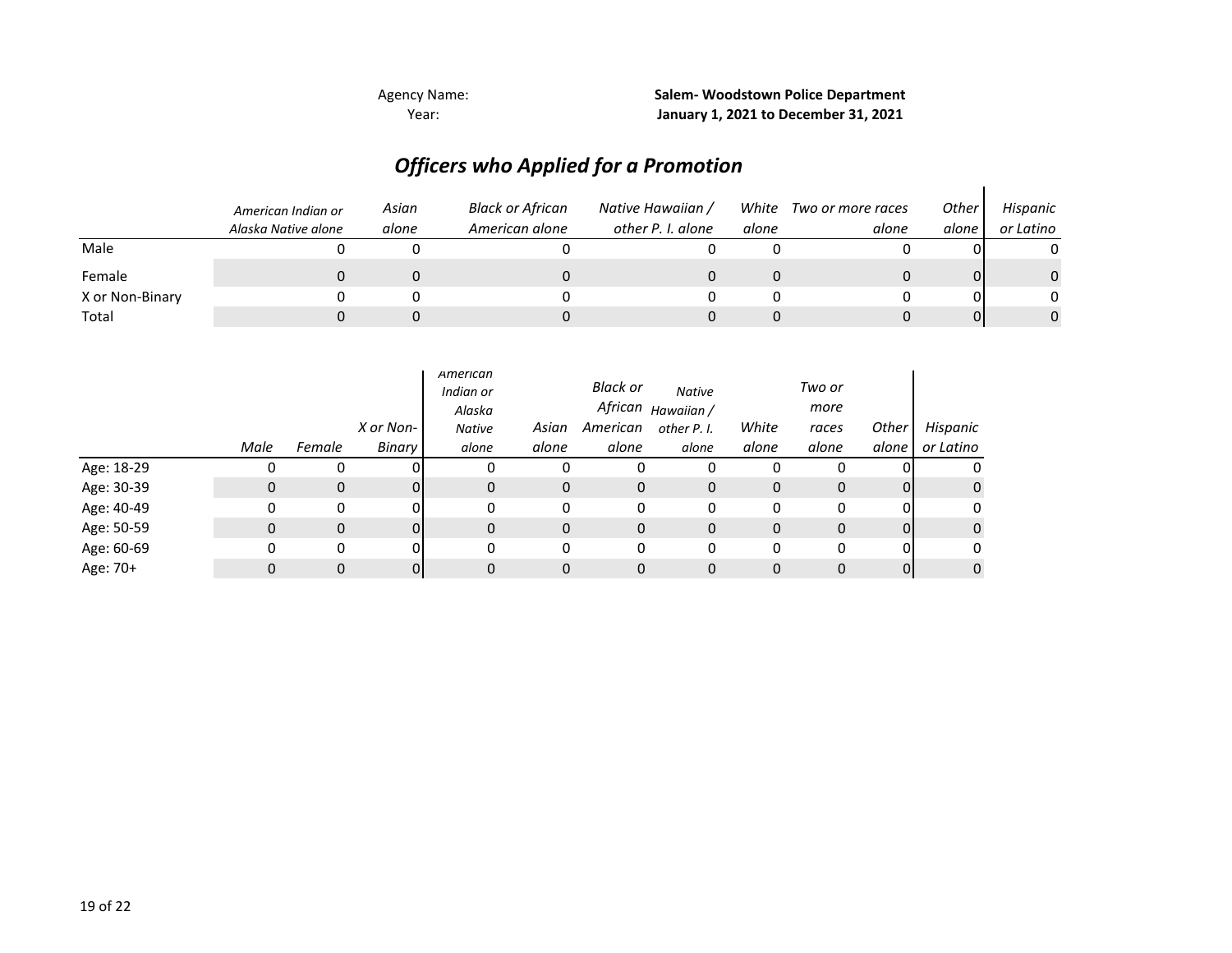Agency Name:

Year: **January 1, 2021 to December 31, 2021 Salem- Woodstown Police Department**

## *Officers Promoted*

|                 | American Indian or<br>Alaska Native alone | Asian<br>alone | <b>Black or African</b><br>American alone | Native Hawaiian /<br>other P. I. alone | White<br>alone | Two or more races<br>alone | Other<br>alone | Hispanic<br>or Latino |
|-----------------|-------------------------------------------|----------------|-------------------------------------------|----------------------------------------|----------------|----------------------------|----------------|-----------------------|
| Male            |                                           |                |                                           |                                        |                |                            |                |                       |
| Female          |                                           |                |                                           |                                        |                |                            |                |                       |
| X or Non-Binary |                                           |                |                                           |                                        |                |                            |                |                       |
| Total           |                                           |                |                                           |                                        |                |                            |                |                       |

|            | Male | Female | X or Non-<br><b>Binary</b> | American<br>Indian or<br>Alaska<br><b>Native</b><br>alone | Asian<br>alone | Black or<br>American<br>alone | Native<br>African <sub>Hawaiian</sub> /<br>other P. I.<br>alone | White<br>alone | Two or<br>more<br>races<br>alone | Other<br>alone | Hispanic<br>or Latino |
|------------|------|--------|----------------------------|-----------------------------------------------------------|----------------|-------------------------------|-----------------------------------------------------------------|----------------|----------------------------------|----------------|-----------------------|
| Age: 18-29 |      | 0      | ΩI                         | 0                                                         | 0              | 0                             | 0                                                               | 0              | 0                                |                | 0                     |
| Age: 30-39 | 0    | 0      | 0                          | 0                                                         | 0              | $\mathbf{0}$                  | 0                                                               | 0              | $\mathbf 0$                      | 0              | 0                     |
| Age: 40-49 | 0    | 0      | 01                         | 0                                                         | 0              | $\mathbf 0$                   | 0                                                               | 0              | 0                                | 0              | 0                     |
| Age: 50-59 | 0    | 0      | $\Omega$                   | $\mathbf{0}$                                              | 0              | 0                             | 0                                                               | 0              | $\mathbf 0$                      | $\overline{0}$ | $\mathbf 0$           |
| Age: 60-69 | 0    | 0      | $\Omega$                   | 0                                                         | 0              | 0                             | 0                                                               | 0              | 0                                | 0              | 0                     |
| Age: 70+   | 0    | 0      | 0                          | 0                                                         | 0              | 0                             | 0                                                               | 0              | $\mathbf 0$                      | 0              | $\mathbf 0$           |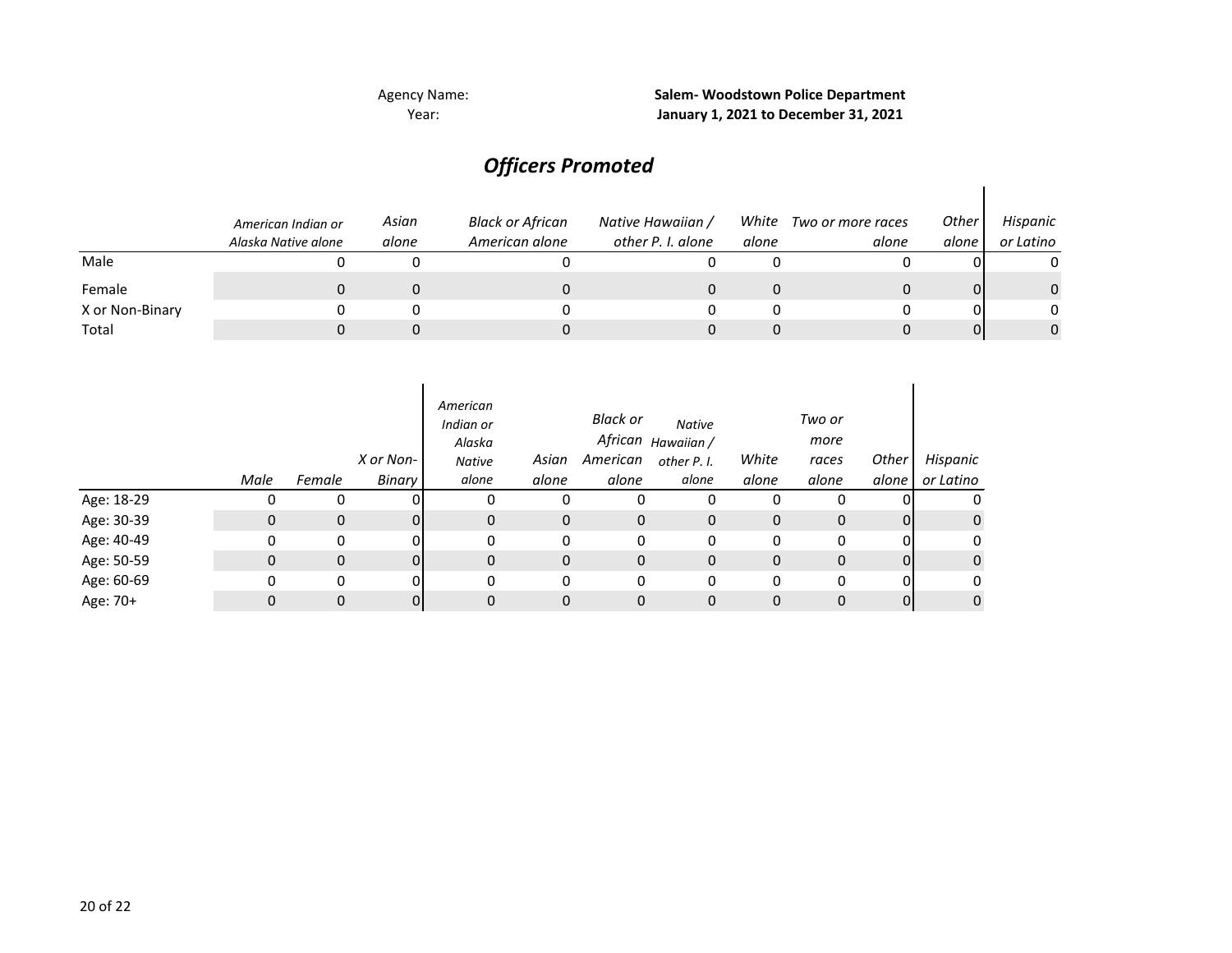#### Agency Name:

Year:

**Salem- Woodstown Police Department January 1, 2021 to December 31, 2021**

## *Officers Promoted*

|                         | <b>Promoted to Sergeant</b><br>X or Non- |          |             |                |              | <b>Promoted to Lieutenant</b> |              |          | <b>Promoted to Captain</b> |              |             |                |
|-------------------------|------------------------------------------|----------|-------------|----------------|--------------|-------------------------------|--------------|----------|----------------------------|--------------|-------------|----------------|
|                         |                                          |          |             |                |              | X or Non-                     |              |          |                            |              |             |                |
|                         | Male                                     | Female   | Binary      | Total          | Male         | Female                        | Binary       | Total    | Male                       | Female       | Binary      | Total          |
| American Indian or      |                                          |          |             |                |              |                               |              |          |                            |              |             |                |
| Alaska Native alone     | 0                                        | 0        | 0           |                | 0            | 0                             | 0            |          | 0                          | 0            | 0           | 01             |
| Asian alone             | 0                                        | 0        | 0           | 0              | $\mathbf 0$  | $\mathbf 0$                   | 0            | $\Omega$ | 0                          | $\mathbf{0}$ | 0           | 0              |
| <b>Black or African</b> |                                          |          |             |                |              |                               |              |          |                            |              |             |                |
| American alone          | 0                                        | 0        | 0           | ΩI             | $\mathbf{0}$ | 0                             | 0            |          | 0                          | $\Omega$     | 0           | 01             |
| Native Hawaiian /       |                                          |          |             |                |              |                               |              |          |                            |              |             |                |
| other P. I. alone       | $\mathbf{0}$                             | $\Omega$ | $\mathbf 0$ | $\Omega$       | $\mathbf 0$  | $\mathbf 0$                   | $\mathbf{0}$ | 0        | $\Omega$                   | $\mathbf{0}$ | $\mathbf 0$ | 0              |
| White alone             | 0                                        | 0        | 0           |                | 0            | 0                             | 0            | 0        | 0                          | $\mathbf{0}$ | 0           | 0              |
| Two or more races       |                                          |          |             |                |              |                               |              |          |                            |              |             |                |
| alone                   | $\mathbf 0$                              | $\Omega$ | $\Omega$    | 0              | $\Omega$     | $\mathbf 0$                   | $\mathbf{0}$ | $\Omega$ | $\Omega$                   | $\Omega$     | $\mathbf 0$ | 0              |
| Other alone             | 0                                        | 0        | 0           |                | 0            | 0                             | 0            | ŋ        | 0                          | $\Omega$     | 0           | 0              |
| Hispanic or Latino      | $\Omega$                                 | 0        | $\Omega$    | $\overline{0}$ | $\Omega$     | $\Omega$                      | 0            | 0        | $\Omega$                   | $\Omega$     | 0           | $\overline{0}$ |